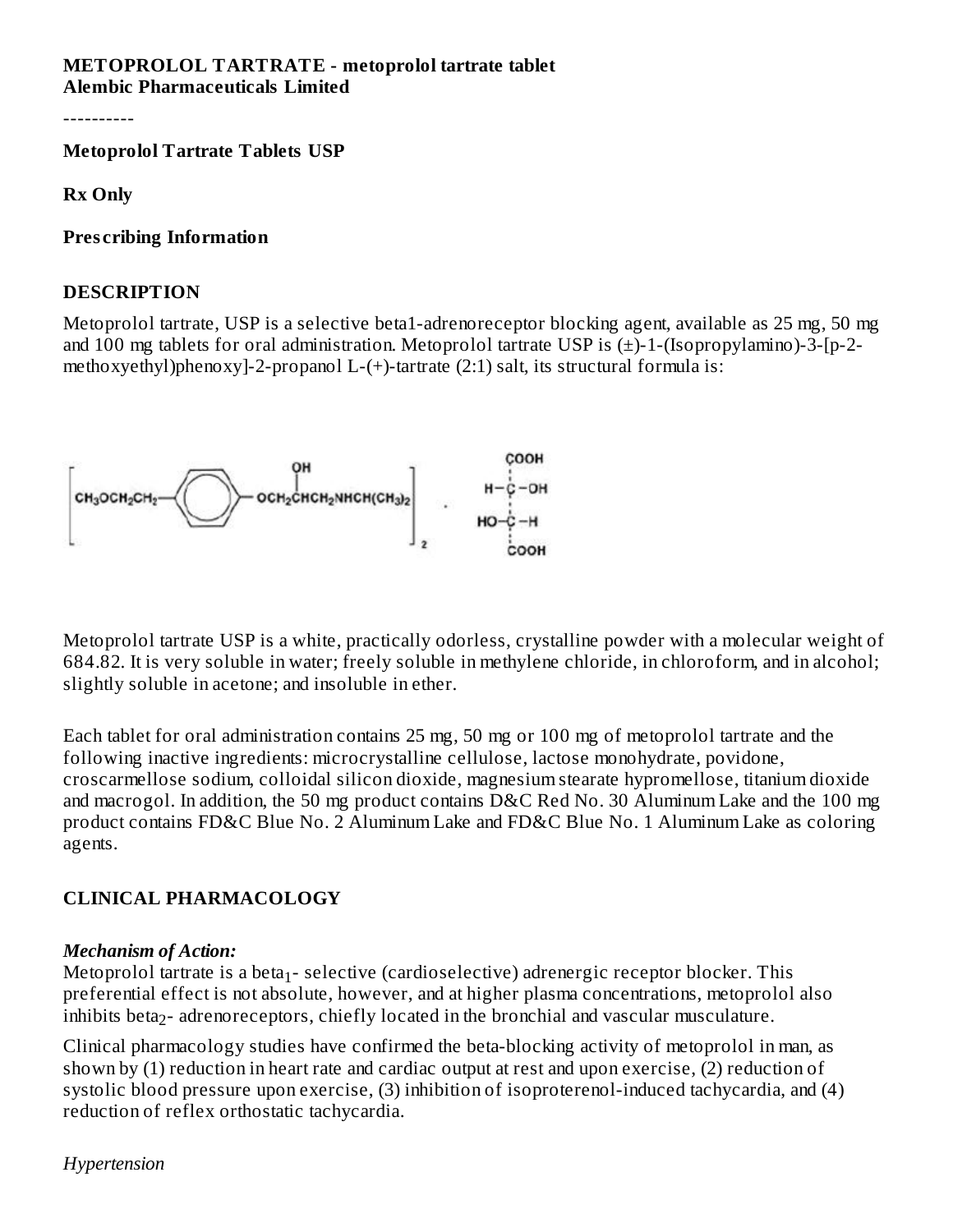The mechanism of the antihypertensive effects of beta-blocking agents has not been fully elucidated.However, several possible mechanisms have been proposed: (1) competitive antagonism of catecholamines at peripheral (especially cardiac) adrenergic neuron sites, leadingto decreased cardiac output; (2) a central effect leading to reduced sympathetic outflow to the periphery; and (3) suppression of renin activity.

## *Angina Pectoris*

By blocking catecholamine-induced increases in heart rate, in velocity and extent of myocardial contraction, and in blood pressure, metoprolol reduces the oxygen requirements of the heart at any given level of effort, thus making it useful in the long-term management of angina pectoris.

## *Myocardial Infarction*

The precise mechanism of action of metolrolol in patients with suspected or definite myocardial infarction is not known.

## **Pharmacodynamics**

Relative beta $_1$  selectivity is demonstrated by the following: (1) In healthy subjects, metoprolol is unable to reverse the beta $_2$ -mediated vasodilating effects of epinephrine. This contrasts with the effect of nonselective (beta $_1$  plus beta $_2$ ) beta blockers, which completely reverse the vasodilating effects of epinephrine. (2) In asthmatic patients, metoprolol reduces  $\text{FEV}_1$  and  $\text{FVC}$  significantly less than a nonselective beta-blocker, propranolol, at equivalent beta $_1$ -receptor blocking doses.

Metoprolol has no intrinsic sympathomimetic activity, and membrane-stabilizing activity is detectable only at doses much greater than required for beta-blockade. Animal and human experiments indicate that metoprolol slows the sinus rate and decreases AV nodal conduction.

Significant beta-blocking effect (as measured by reduction of exercise heart rate) occurs within 1 hour after oral administration, and its duration is dose-related. For example, a 50% reduction of the maximum effect after single oral doses of 20, 50, and 100 mg occurred at 3.3, 5, and 6.4 hours, respectively, in normal subjects. After repeated oral dosages of 100 mg twice daily, a significant reduction in exercise systolic blood pressure was evident at 12 hours. When the drug was infused over a 10-minute period, in normal volunteers, maximum beta blockade was achieved at approximately 20 minutes. Equivalent maximal beta-blocking effect is achieved with oral and intravenous doses in the ratio of approximately 2.5:1.

There is a linear relationship between the log of plasma levels and reduction of exercise heart rate. However, antihypertensive activity does not appear to be related to plasma levels. Because of variable plasma levels attained with a given dose and lack of a consistent relationship of antihypertensive activity to dose, selection of proper dosage requires individual titration.

In several studies of patients with acute myocardial infarction, intravenous followed by oral administration of metoprolol caused a reduction in heart rate, systolic blood pressure and cardiac output. Stroke volume, diastolic blood pressure and pulmonary artery end diastolic pressure remained unchanged.

In patients with angina pectoris, plasma concentration measured at 1 hour is linearly related to the oral dose within the range of 50 to 400 mg. Exercise heart rate and systolic blood pressure are reduced in relation to the logarithm of the oral dose of metoprolol. The increase in exercise capacity and the reduction in left ventricular ischemia are also significantly related to the logarithm of the oral dose.

## Pharmacokinetics

*Absorption:* The estimated oral bioavailability of immediate release metoprolol is about 50% because of pre-systemic metabolism which is saturable leading to non-proportionate increase in the exposure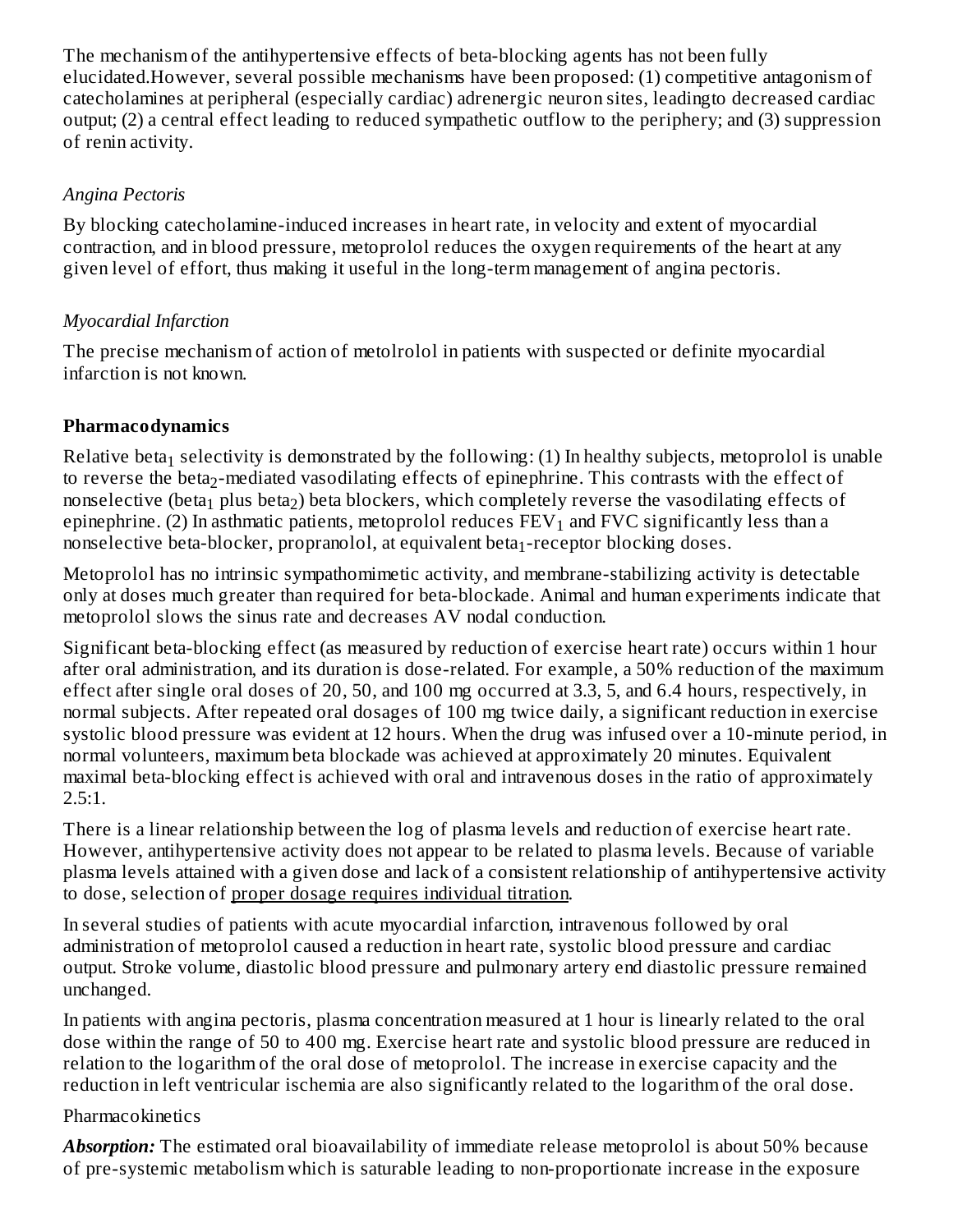with increased dose.

*Distribution:* Metoprolol is extensively distributed with a reported volume of distribution of 3.2 to 5.6 L/kg. About 10% of metoprolol in plasma is bound to serum albumin. Metoprolol is known to cross the placenta and is found in breast milk. Metoprolol is also known to cross the blood brain barrier following oral administration and CSF concentrations close to that observed in plasma have been reported. Metoprolol is not a significant P-glycoprotein substrate

*Metabolism:* Metoprolol is primarily metabolized by CYP2D6. Metoprolol is a racemic mixture of Rand S- enantiomers, and when administered orally, it exhibits stereoselective metabolism that is dependent on oxidation phenotype. CYP2D6 is absent (poor metabolizers) in about 8% of Caucasians and about 2% of most other populations. Poor CYP2D6 metabolizers exhibit several-fold higher plasma concentrations of metoprolol than extensive metabolizers with normal CYP2D6 activity thereby decreasing metoprolol's cardioselectivity.

*Elimination:* Elimination of metoprolol is mainly by biotransformation in the liver. The mean elimination half-life of metoprolol is 3 to 4 hours; in poor CYP2D6 metabolizers the half-life may be 7 to 9 hours. Approximately 95% of the dose can be recovered in urine. In most subjects (extensive metabolizers), less than 5% of an oral dose are excreted as unchanged drug in the urine. In poor metabolizers, up to 30% of oral doses,may be excreted unchanged; the rest is excreted by the kidneys as metabolites that appear to have no beta blocking activity. The renal clearance of the stereo-isomers does not exhibit stereo-selectivity in renal excretion.

## *Special populations*

*Geriatric patients:* The geriatric population may show slightly higher plasma concentrations of metoprolol as a combined result of a decreased metabolism of the drug in elderly population and a decreased hepatic blood flow. However, this increase is not clinically significant or therapeutically relevant.

*Renal impairment***:** The systemic availability and half-life of metoprolol in patients with renal failure do not differ to a clinically significant degree from those in normal subjects.

*Hepatic Impairment:* Since the drug is primarily eliminated by hepatic metabolism, hepatic impairment may impact the pharmacokinetics of metoprolol. The elimination half-life of metoprolol is considerably prolonged, depending on severity (up to 7.2 h).

## **Clinical Studies:**

## *Hypertension*

In controlled clinical studies, metoprolol has been shown to be an effective antihypertensive agent when used alone or as concomitant therapy with thiazide-type diuretics, at dosages of 100 to 450 mg daily. In controlled, comparative, clinical studies, metoprolol has been shown to be as effective an antihypertensive agent as propranolol, methyldopa, and thiazide-type diuretics, to be equally effective in supine and standing positions.

## *Angina Pectoris*

In controlled clinical trials, metoprolol, administered two or four times daily, has been shown to be an effective antianginal agent, reducing the number of angina attacks and increasing exercise tolerance. The dosage used in these studies ranged from 100 to 400 mg daily. A controlled, comparative, clinical trial showed that metoprolol was indistinguishable from propranolol in the treatment of angina pectoris.

## *Myocardial Infarction*

In a large (1,395 patients randomized), double-blind, placebo-controlled clinical study, metoprolol was shown to reduce 3-month mortality by 36% in patients with suspected or definite myocardial infarction.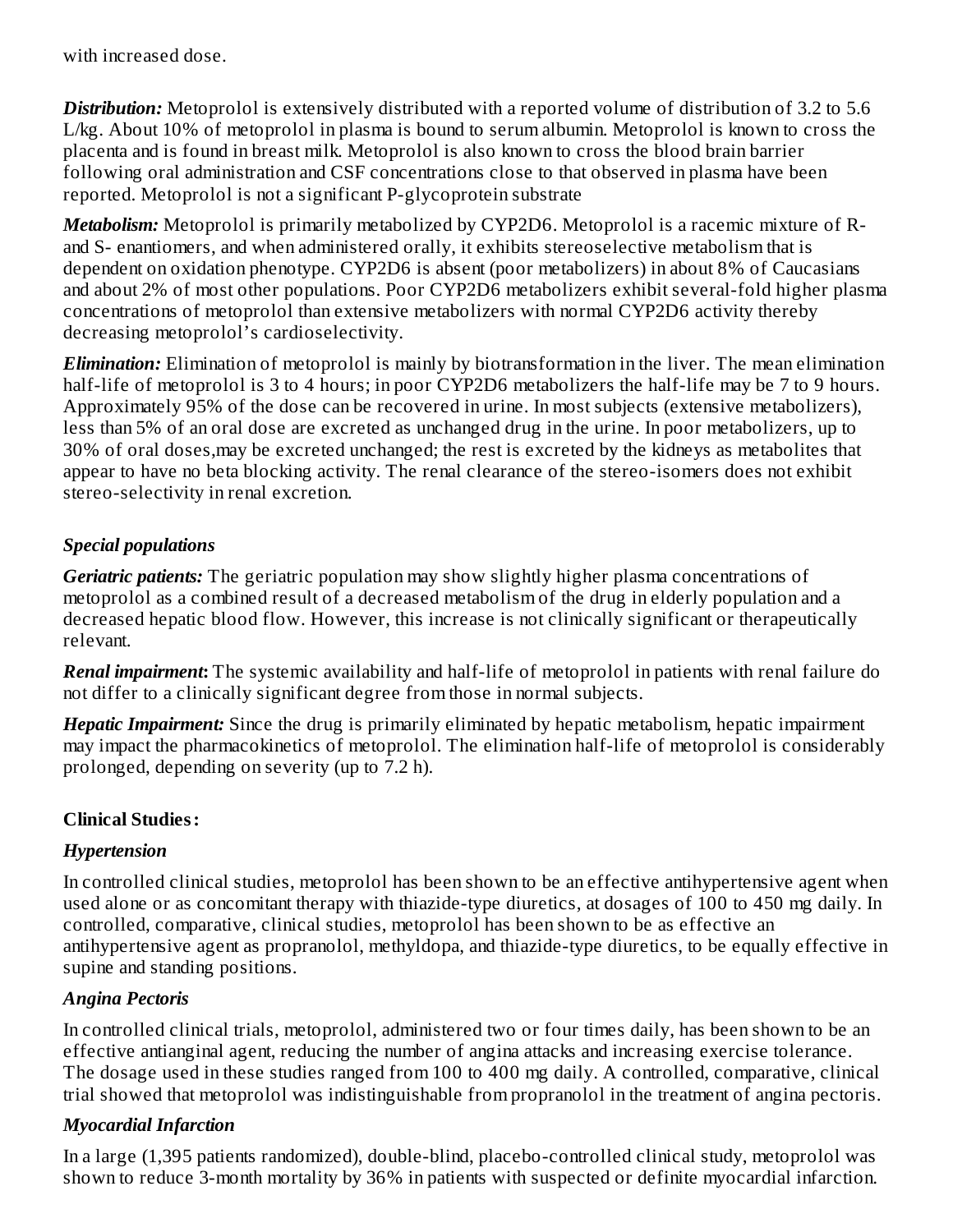Patients were randomized and treated as soon as possible after their arrival in the hospital, once their clinical condition had stabilized and their hemodynamic status had been carefully evaluated. Subjects were ineligible if they had hypotension, bradycardia, peripheral signs of shock, and/or more than minimal basal rales as signs of congestive heart failure. Initial treatment consisted of intravenous followed by oral administration of metoprolol or placebo, given in a coronary care or comparable unit. Oral maintenance therapy with metoprolol or placebo was then continued for 3 months. After this double-blind period, all patients were given metoprolol and followed up to 1 year.

The median delay from the onset of symptoms to the initiation of therapy was 8 hours in both the metoprolol- and placebo-treatment groups. Among patients treated with metoprolol, there were comparable reductions in 3-month mortality for those treated early (≤8 hours) and those in whom treatment was started later. Significant reductions in the incidence of ventricular fibrillation and in chest pain following initial intravenous therapy were also observed with metoprolol and were independent of the interval between onset of symptoms and initiation of therapy.

In this study, patients treated with metoprolol received the drug both very early (intra-venously) and during a subsequent 3-month period, while placebo patients received no beta-blocker treatment for this period. The study thus was able to show a benefit from the overall metoprolol regimen but cannot separate the benefit of very early intravenous treatment from the benefit of later beta-blocker therapy. Nonetheless, because the overall regimen showed a clear beneficial effect on survival without evidence of an early adverse effect on survival, one acceptable dosage regimen is the precise regimen used in the trial. Because the specific benefit of very early treatment remains to be defined however, it is also reasonable to administer the drug orally to patients at a later time as is recommended for certain other beta- blockers.

## **INDICATIONS & USAGE**

Hypertension

Metoprolol tartrate tablets are indicated for the treatment of hypertension. They may be used alone or in combination with other antihypertensive agents.

Angina Pectoris

Metoprolol tartrate tablets are indicated in the long-term treatment of angina pectoris.

Myocardial Infarction

Metoprolol tartrate tablets are indicated in the treatment of hemodynamically stable patients with definite or suspected acute myocardial infarction to reduce cardiovascular mortality when used alone or in conjunction with intravenous metoprolol. Oral metoprolol therapy can be initiated after intravenous metoprolol therapy or, alternatively, oral treatment can begin within 3 to 10 days of the acute event (see DOSAGE AND ADMINISTRATION, CONTRAINDICATIONS, and WARNINGS).

## **CONTRAINDICATIONS**

Hypertension and Angina

Metoprolol tartrate tablets are contraindicated in sinus bradycardia, heart block greater than first degree, cardiogenic shock, and overt cardiac failure (see WARNINGS).

Hypersensitivity to metoprolol and related derivatives, or to any of the excipients; hypersensitivity to other beta-blockers (crosssensitivity between beta-blockers can occur).

Sick-sinus syndrome.

Severe peripheral arterial circulatory disorders.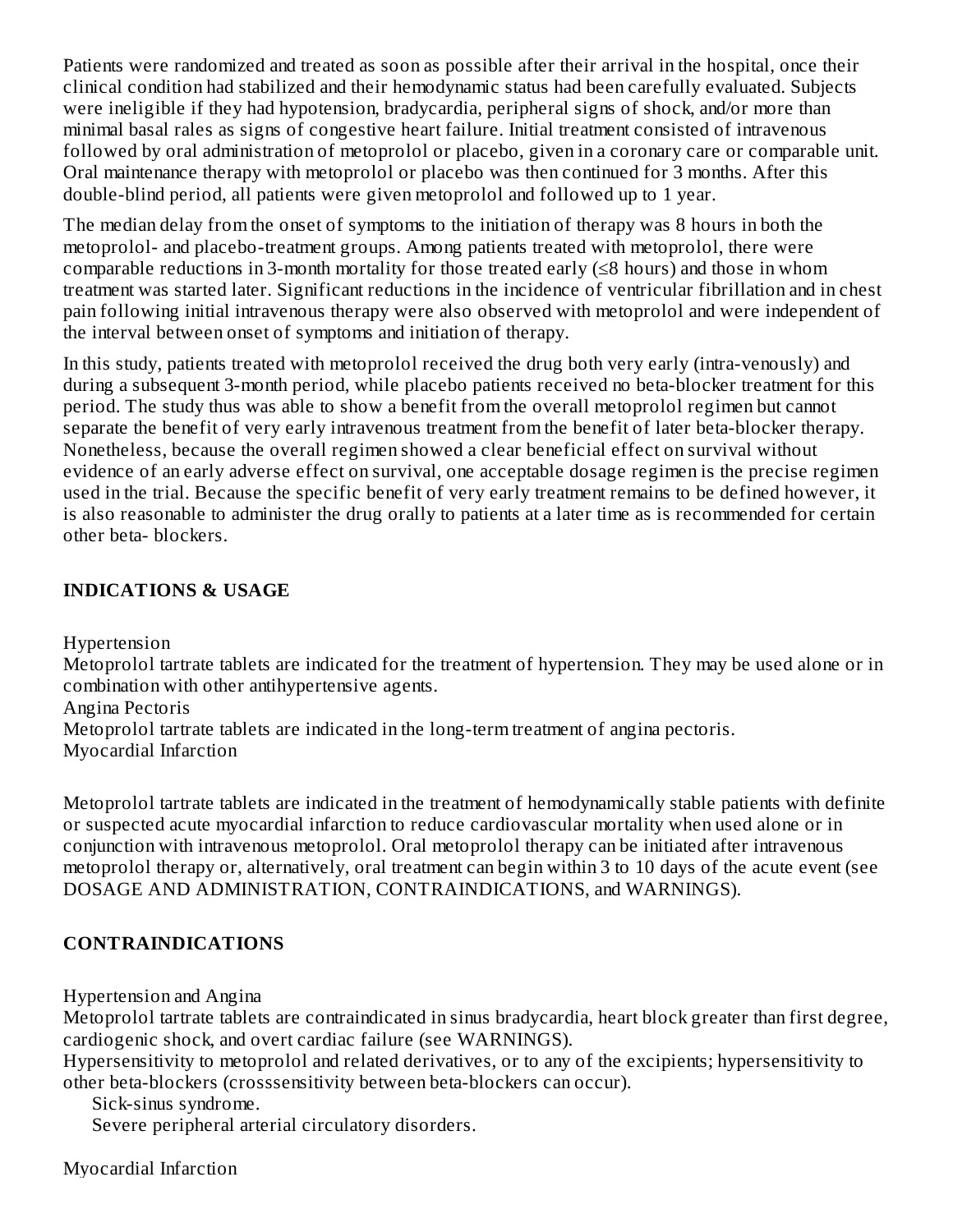Metoprolol is contraindicated in patients with a heart rate < 45 beats/min; second- and third-degree heart block; significant first-degree heart block (P-R interval  $\geq$  0.24 sec); systolic blood pressure  $\leq$  100 mmHg; or moderate to severe cardiac failure (see WARNINGS).

## **WARNINGS**

#### *Heart Failure*

Beta blockers, like metoprolol, can cause depression of myocardial contractility and may precipitate heart failure and cardiogenic shock. If signs or symptoms of heart failure develop, treat the patient according to recommended guidelines. It may be necessary to lower the dose of metoprolol or to discontinue it.

#### *Ischemic Heart Disease*

Do not abruptly discontinue metoprolol therapy in patients with coronary artery disease. Severe exacerbation of angina, myocardial infarction and ventricular arrhythmias have been reported in patients with coronary artery disease following the abrupt discontinuation of therapy with beta-blockers. When discontinuing chronically administered metoprolol, particularly in patients with coronary artery disease, the dosage should be gradually reduced over a period of 1 to 2 weeks and the patient should be carefully monitored. If angina markedly worsens or acute coronary insufficiency develops, metoprolol administration should be reinstated promptly, at least temporarily, and other measures appropriate for the management of unstable angina should be taken. Patients should be warned against interruption or discontinuation of therapy without the physicians advice.

Because coronary artery disease is common and may be unrecognized, it may be prudent not to discontinue metoprolol therapy abruptly even in patients treated only for hypertension.

#### *Use During Major Surgery*

Chronically administered beta-blocking therapy should not be routinely withdrawn prior to major surgery; however, the impaired ability of the heart to respond to reflex adrenergic stimuli may augment the risks of general anesthesia and surgical procedures.

## *Bradycardia*

Bradycardia, including sinus pause, heart block, and cardiac arrest have occurred with the use of metoprolol. Patients with first-degree atrioventricular block, sinus node dysfunction, or conduction disorders may be at increased risk. Monitor heart rate and rhythm in patients receiving metoprolol. If severe bradycardia develops, reduce or stop metoprolol.

## *Exacerbation of Bronchospastic Diseases*

Patients with bronchospastic diseases, should, in general, not receive beta blockers, including metoprolol. Because of its relative beta $_1$  selectivity, however, metoprolol may be used in patients with bronchospastic disease who do not respond to, or cannot tolerate, other antihypertensive treatment. Because beta $_1$  selectivity is not absolute use, the lowest possible dose of metoprolol tartrate and consider administering metoprolol in smaller doses three times daily, instead of larger doses two times daily, to avoid the higher plasma levels associated with the longer dosing interval (see DOSAGE AND  $\mathop{\rm ADMINISTRATION}$ ). Bronchodilators, including beta $_2$  agonists, should be readily available or administered concomitantly.

#### *Diabetes and Hypoglycemia*

Beta-blockers may mask tachycardia occurring with hypoglycemia, but other manifestations such as dizziness and sweating may not be significantly affected.

#### *Pheochromocytoma*

If metoprolol is used in the setting of pheochromocytoma, it should be given in combination with an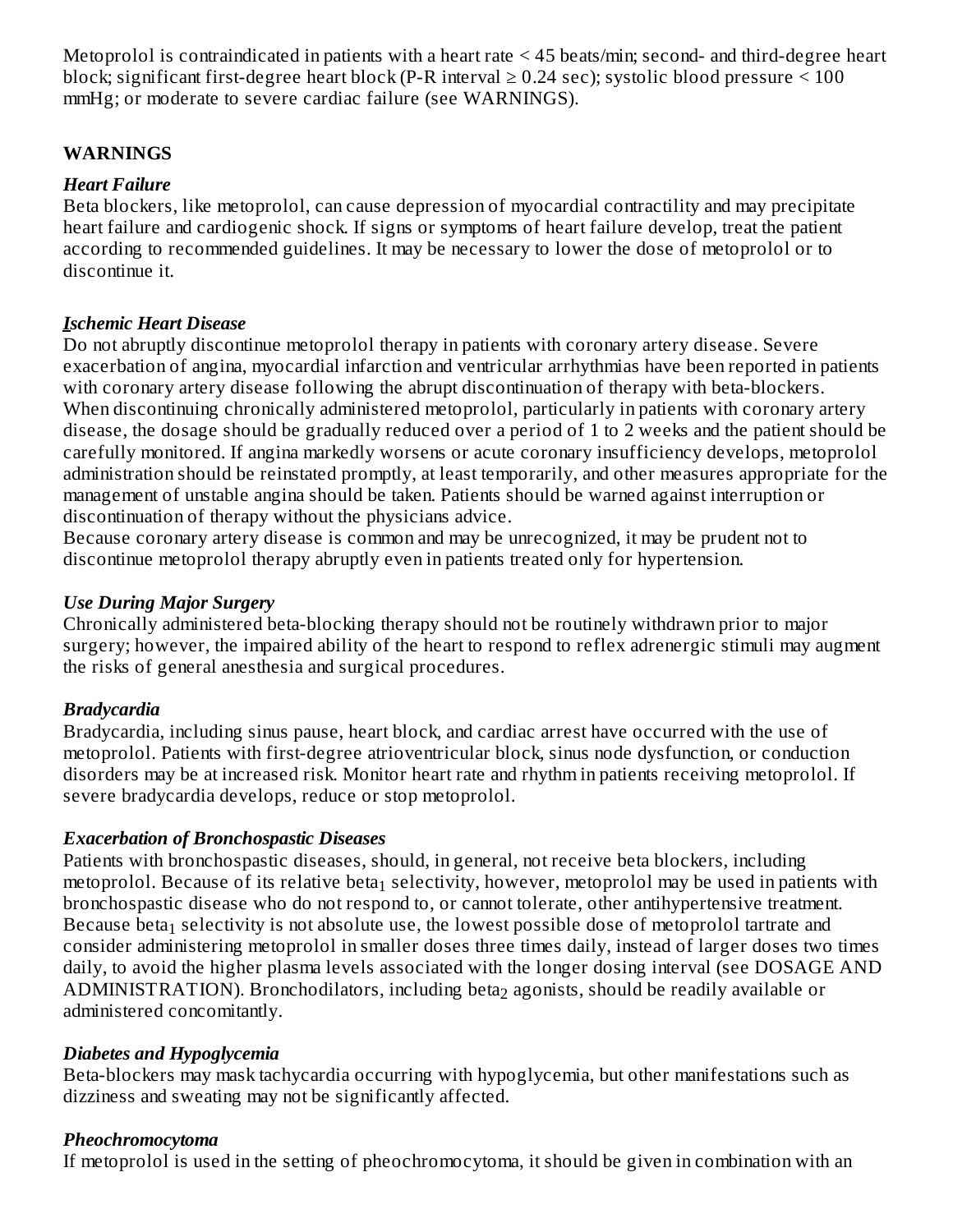alpha-blocker, and only after the alpha-blocker has been initiated. Administration of beta-blockers alone in the setting of pheochromocytoma has been associated with a paradoxical increase in blood pressure due to the attenuation of beta-mediated vasodilatation in skeletal muscle.

## *Thyrotoxicosis*

Metoprolol tartrate tablets may mask certain clinical signs (e.g., tachycardia) of hyperthyroidism. Avoid abrupt withdrawal of beta-blockade, which might precipitate a thyroid storm.

## **PRECAUTIONS**

#### **Risk of Anaphylactic Reactions**

While taking beta-blockers, patients with a history of severe anaphylactic reaction to a variety of allergens may be more reactive to repeated challenge, either accidental, diagnostic, or therapeutic. Such patients may be unresponsive to the usual doses of epinephrine used to treat allergic reaction.

## **Information for Patients**

Advise patients to take metoprolol regularly and continuously, as directed, with or immediately following meals. If a dose should be missed, the patient should take only the next scheduled dose (without doubling it). Patients should not discontinue metoprolol without consulting the physician. Advise patients (1) to avoid operating automobiles and machinery or engaging in other tasks requiring alertness until the patient's response to therapy with metoprolol has been determined; (2) to contact the physician if any difficulty in breathing occurs; (3) to inform the physician or dentist before any type of surgery that he or she is taking metoprolol.

## **Drug Interactions**

*Catecholamine-depleting drugs***:**Catecholamine-depleting drugs (e.g., reserpine) may have an additive effect when given with beta-blocking agents or monoamine oxidase (MAO) inhibitors. Observe patients treated with metoprolol plus a catecholamine depletor for evidence of hypotension or marked bradycardia, which may produce vertigo, syncope, or postural hypotension.

In addition, possibly significant hypertension may theoretically occur up to 14 days following discontinuation of the concomitant administration with an irreversible MAO inhibitor.

*Digitalis glycosides and beta blockers:* Both digitalis glycosides and beta blockers slow atrioventricular conduction and decrease heart rate. Concomitant use can increase the risk of bradycardia. Monitor heart rate and PR interval.

*Calcium channel blockers:* Concomitant administration of a beta-adrenergic antagonist with a calcium channel blocker may produce an additive reduction in myocardial contractility because of negative chronotropic and inotropic effects.

*CYP2D6 Inhibitors:* Potent inhibitors of the CYP2D6 enzyme may increase the plasma concentration of metoprolol which would mimic the pharmacokinetics of CYP2D6 poormetabolizer (see Pharmacokinetics section). Increase in plasma concentrations of metoprolol would decrease the cardioselectivity of metoprolol. Known clinically significant potent inhibitors of CYP2D6 are antidepressants such as fluvoxamine, fluoxetine, paroxetine, sertraline, bupropion, clomipramine, and desipramine; antipsychotics such as chlorpromazine, fluphenazine, haloperidol, and thioridazine; antiarrhythmics such as quinidine or propafenone; antiretrovirals such as ritonavir; antihistamines such as diphenhydramine; antimalarials such as hydroxychloroquine or quinidine; antifungals such as terbinafine.

*Hydralazine:* Concomitant administration of hydralazine may inhibit presystemic metabolism of metoprolol leading to increased concentrations of metoprolol.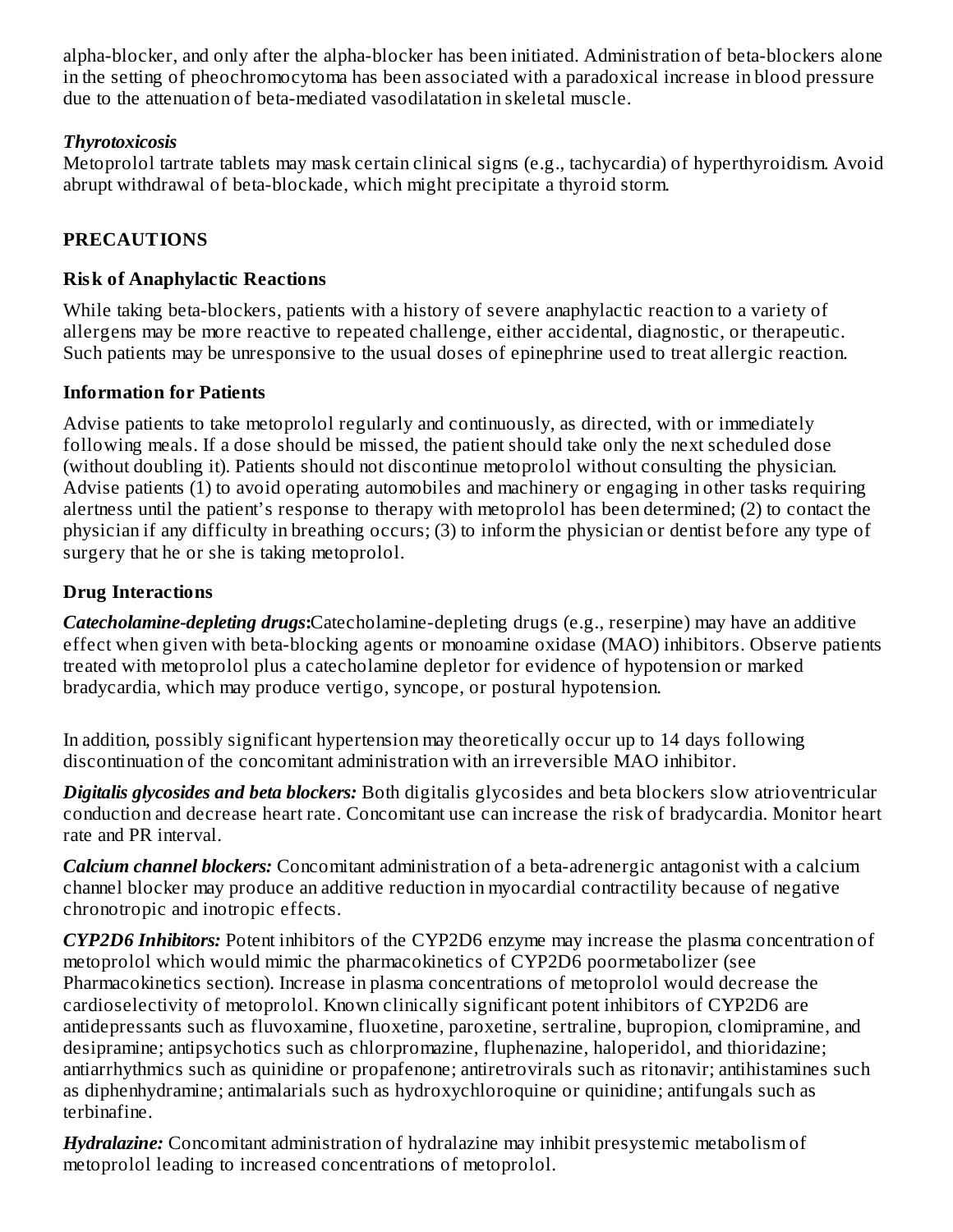*Alpha-adrenergic agents:* Antihypertensive effect of alpha-adrenergic blockers such as guanethidine, betanidine, reserpine, alpha-methyldopa or clonidine may be potentiated by beta-blockers including metoprolol. Beta-adrenergic blockers may also potentiate the postural hypotensive effect of the first dose of prazosin, probably by preventing reflex tachycardia. On the contrary, beta adrenergic blockers may also potentiate the hypertensive response to withdrawal of clonidine in patients receiving concomitant clonidine and beta-adrenergic blocker. If a patient is treated with clonidine and metoprolol concurrently, and clonidine treatment is to be discontinued, stop metoprolol several days before clonidine is withdrawn. Rebound hypertension that can follow withdrawal of clonidine may be increased in patients receiving concurrent beta-blocker treatment.

*Ergot alkaloid:* Concomitant administration with beta-blockers may enhance the vasoconstrictive action of ergot alkaloids.

*Dipyridamole:* In general, administration of a beta-blocker should be withheld before dipyridamole testing, with careful monitoring of heart rate following the dipyridamole injection.

## **Carcinogenesis & Mutagenesis & Impairment Of Fertility**

Long-term studies in animals have been conducted to evaluate carcinogenic potential. In a 2-year study in rats at three oral dosage levels of up to 800 mg/kg per day, there was no increase in the development of spontaneously occurring benign or malignant neoplasms of any type. The only histologic changes that appeared to be drug related were an increased incidence of generally mild focal accumulation of foamy macrophages in pulmonary alveoli and a slight increase in biliary hyperplasia. In a 21-month study in Swiss albino mice at three oral dosage levels of up to 750 mg/kg per day, benign lung tumors (small adenomas) occurred more frequently in female mice receiving the highest dose than in untreated control animals. There was no increase in malignant or total (benign plus malignant) lung tumors, or in the overall incidence of tumors or malignant tumors. This 21-month study was repeated in CD-1 mice, and no statistically or biologically significant differences were observed between treated and control mice of either sex for any type of tumor.

All mutagenicity tests performed (a dominant lethal study in mice, chromosome studies in somatic cells, a Salmonella/mammalian-microsome mutagenicity test, and a nucleus anomaly test in somatic interphase nuclei) were negative.

Reproduction toxicity studies in mice, rats and rabbits did not indicate teratogenic potential for metoprolol tartrate. Embryotoxicity and/or fetotoxicity in rats and rabbits were noted starting at doses of 50 mg/kg in rats and 25 mg/kg in rabbits, as demonstrated by increases in preimplantation loss, decreases in the number of viable fetuses per dose, and/or decreases in neonatal survival. High doses were associated with some maternal toxicity, and growth delay of the offspring in utero, which was reflected in minimally lower weights at birth. The oral NOAELs for embryo-fetal development in mice, rats, and rabbits were considered to be 25, 200, and 12.5 mg/kg. This corresponds to dose levels that are approximately 0.3, 4, and 0.5 times, respectively, when based on surface area, the maximum human oral dose (8 mg/kg/day) of metoprolol tartrate. Metoprolol tartrate has been associated with reversible adverse effects on spermatogenesis starting at oral dose levels of 3.5 mg/kg in rats (a dose that is only 0.1-times the human dose, when based on surface area), although other studies have shown no effect of metoprolol tartrate on reproductive performance in male rats.

## **Pregnancy Category C**

Upon confirming the diagnosis of pregnancy, women should immediately inform the doctor.

Metoprolol has been shown to increase postimplantation loss and decrease neonatal survival in rats at doses up to 11 times the maximum daily human dose of 450 mg, when based on surface area. Distribution studies in mice confirm exposure of the fetus when metoprolol is administered to the pregnant animal. These limited animal studies do not indicate direct or indirect harmful effects with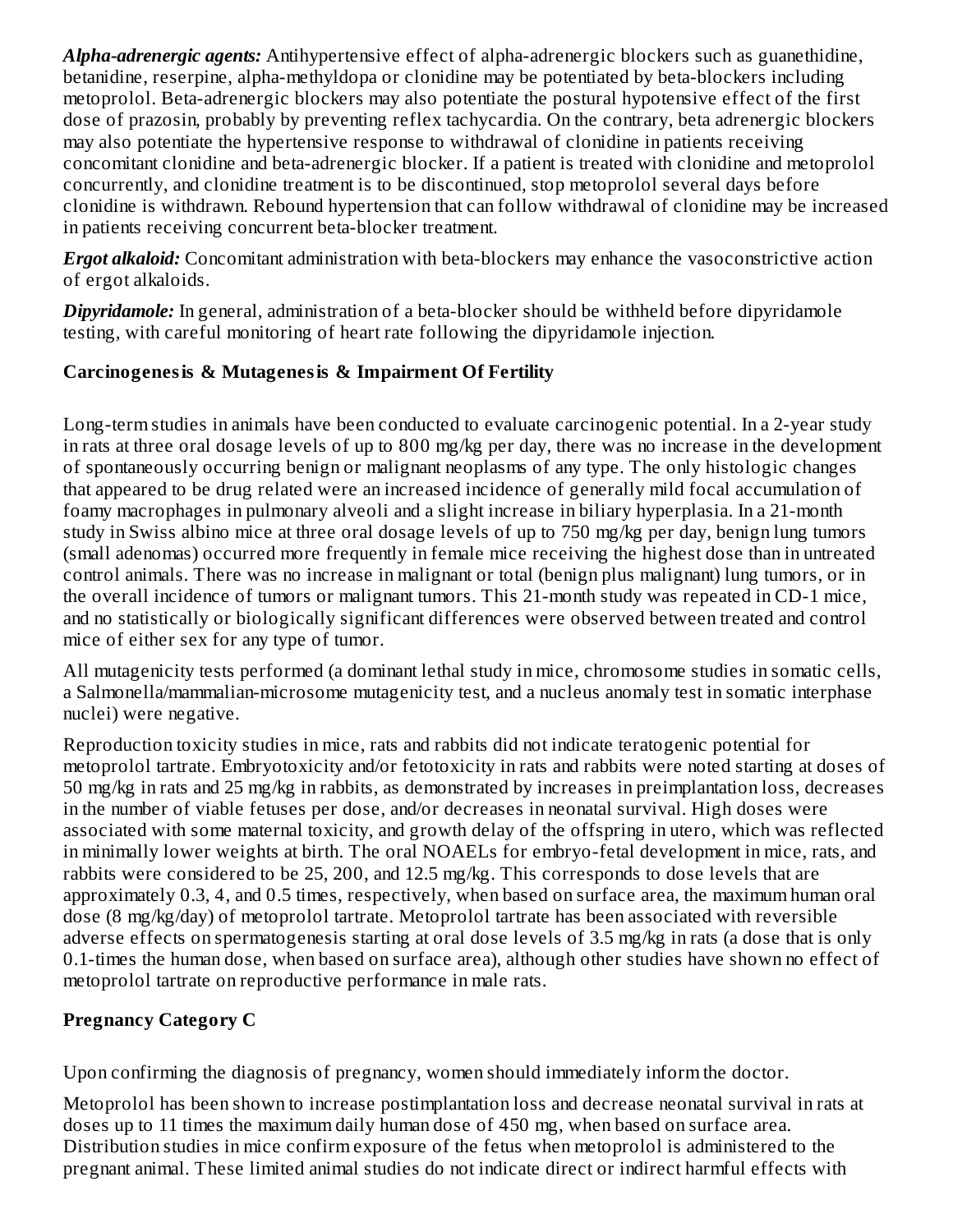respect to teratogenicity (see Carcinogenesis, Mutagenesis, Impairment of Fertility). There are no adequate and well-controlled studies in pregnant women. The amount of data on the use of metoprolol in pregnant women is limited. The risk to the fetus/mother is unknown. Because animal reproduction studies are not always predictive of human response, this drug should be used during pregnancy only if clearly needed.

## **Nursing Mothers**

Metoprolol is excreted in breast milk in a very small quantity. An infant consuming one liter of breast milk daily would receive a dose of less than 1 mg of the drug.

## **Fertility**

The effects of Metoprolol on the fertility of human have not been studied.

Metoprolol showed effects on spermatogenesis in male rats at a therapeutic dose level, but had no effect on rates of conception at higher doses in animal fertility studies (see Carcinogenesis, Mutagenesis, Impairment of Fertility).

## **Pediatric Us e**

Safety and effectiveness in pediatric patients have not been established.

## **Geriatric Us e**

Clinical trials of metoprolol in hypertension did not include sufficient numbers of elderly patients to determine whether patients over 65 years of age differ from younger subjects in their response to metoprolol. Other reported clinical experience in elderly hypertensive patients has not identified any difference in response from younger patients.

In worldwide clinical trials of metoprolol in myocardial infarction, where approximately 478 patients were over 65 years of age (0 over 75 years of age), no age-related differences in safety and effectiveness were found. Other reported clinical experience in myocardial infarction has not identified differences in response between the elderly and younger patients. However, greater sensitivity of some elderly individuals taking metoprolol cannot be categorically ruled out. Therefore, in general, it is recommended that dosing proceed with caution in this population.

## **ADVERSE REACTIONS**

Hypertension and Angina

Most adverse effects have been mild and transient.

Central Nervous System: Tiredness and dizziness have occurred in about 10 of 100 patients. Depression has been reported in about 5 of 100 patients. Mental confusion and short-term memory loss have been reported. Headache, nightmares, and insomnia have also been reported.

Cardiovascular: Shortness of breath and bradycardia have occurred in approximately 3 of 100 patients. Cold extremities; arterial insufficiency, usually of the Raynaud type; palpitations; congestive heart failure; peripheral edema; and hypotension have been reported in about 1 of 100 patients. Gangrene in patients with pre-existing severe peripheral circulatory disorders has also been reported very rarely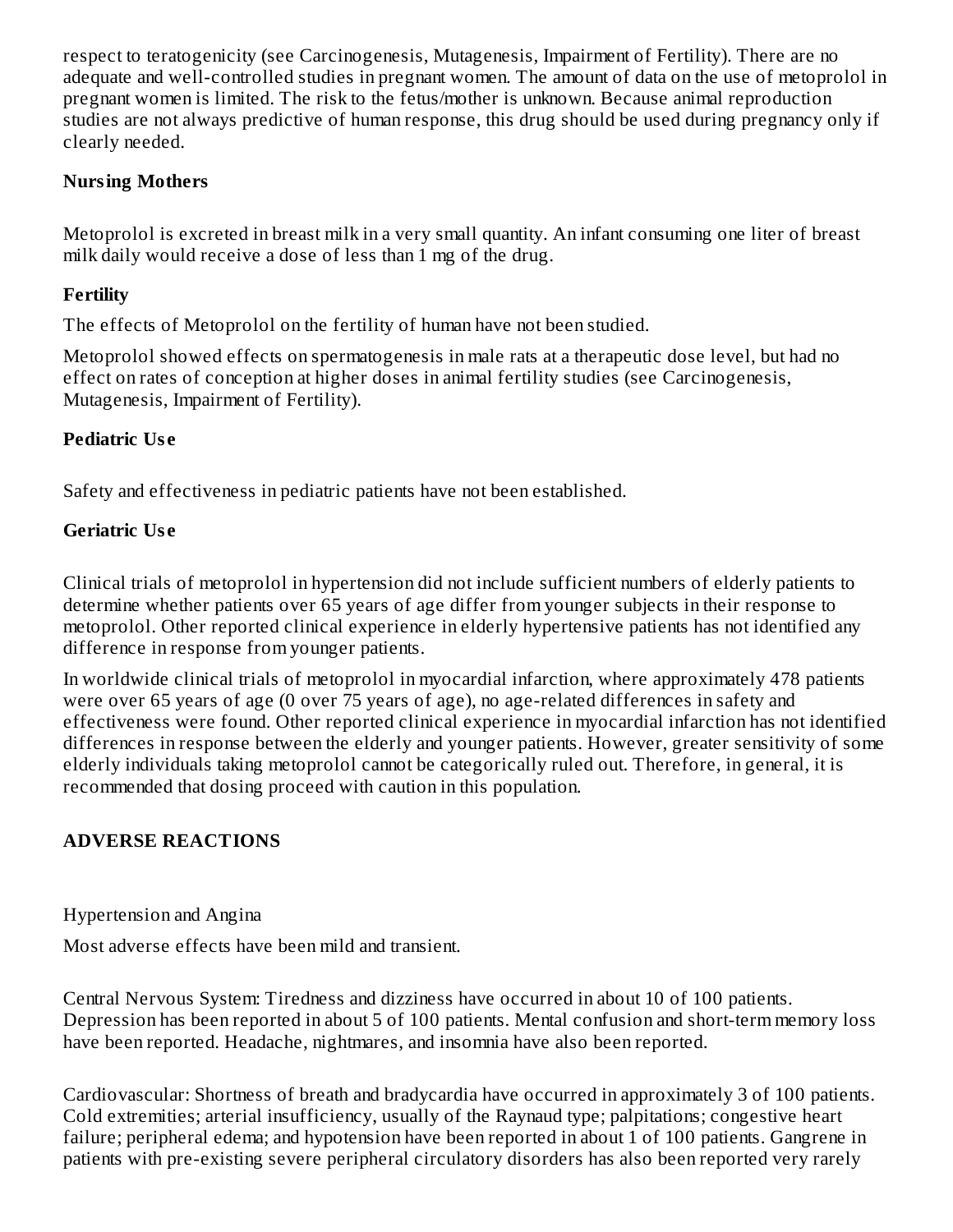## (see CONTRAINDICATIONS, WARNINGS, and PRECAUTIONS).

Respiratory: Wheezing (bronchospasm) and dyspnea have been reported in about 1 of 100 patients (see WARNINGS). Rhinitis has also been reported.

Gastrointestinal: Diarrhea has occurred in about 5 of 100 patients. Nausea, dry mouth, gastric pain, constipation, flatulence, and heartburn have been reported in about 1 of 100 patients. Vomiting was a common occurrence. Post-marketing experience reveals very rare reports of hepatitis, jaundice and nonspecific hepatic dysfunction. Isolated cases of transaminase, alkaline phosphatase, and lactic dehydrogenase elevations have also been reported.

Hypersensitive Reactions: Pruritus or rash have occurred in about 5 of 100 patients. Very rarely, photosensitivity and worsening of psoriasis have been reported.

## Miscellaneous:

Peyronie's disease has been reported in fewer than 1 of 100,000 patients. Musculoskeletal pain, blurred vision, and tinnitus have also been reported.

There have been rare reports of reversible alopecia, agranulocytosis, and dry eyes. Discontinuation of the drug should be considered if any such reaction is not otherwise explicable. There have been very rare reports of weight gain, arthritis, and retroperitoneal fibrosis (relationship to metoprolol has not been definitely established).

The oculomucocutaneous syndrome associated with the beta-blocker practolol has not been reported with metoprolol.

## Myocardial Infarction

Central Nervous System: Tiredness has been reported in about 1 of 100 patients. Vertigo, sleep disturbances, hallucinations, headache, dizziness, visual disturbances, confusion, and reduced libido have also been reported, but a drug relationship is not clear.

Cardiovascular: In the randomized comparison of metoprolol and placebo described in the CLINICAL PHARMACOLOGY section, the following adverse reactions were reported:

|                                                | <i>Metoprolol</i> | Placebo |
|------------------------------------------------|-------------------|---------|
| Hypotension (systolic BP $\leq$ 90 mm Hg)      | 27.4%             | 23.2%   |
| Bradycardia (heart rate <40 beats/min)         | 15.9%             | 6.7%    |
| Second- or third-degree heart block            | 4.7%              | 4.7%    |
| First-degree heart block (P-R $\geq$ 0.26 sec) | 5.3%              | 1.9%    |
| Heart failure                                  | 27.5%             | 29.6%   |

Respiratory: Dyspnea of pulmonary origin has been reported in fewer than 1 of 100 patients.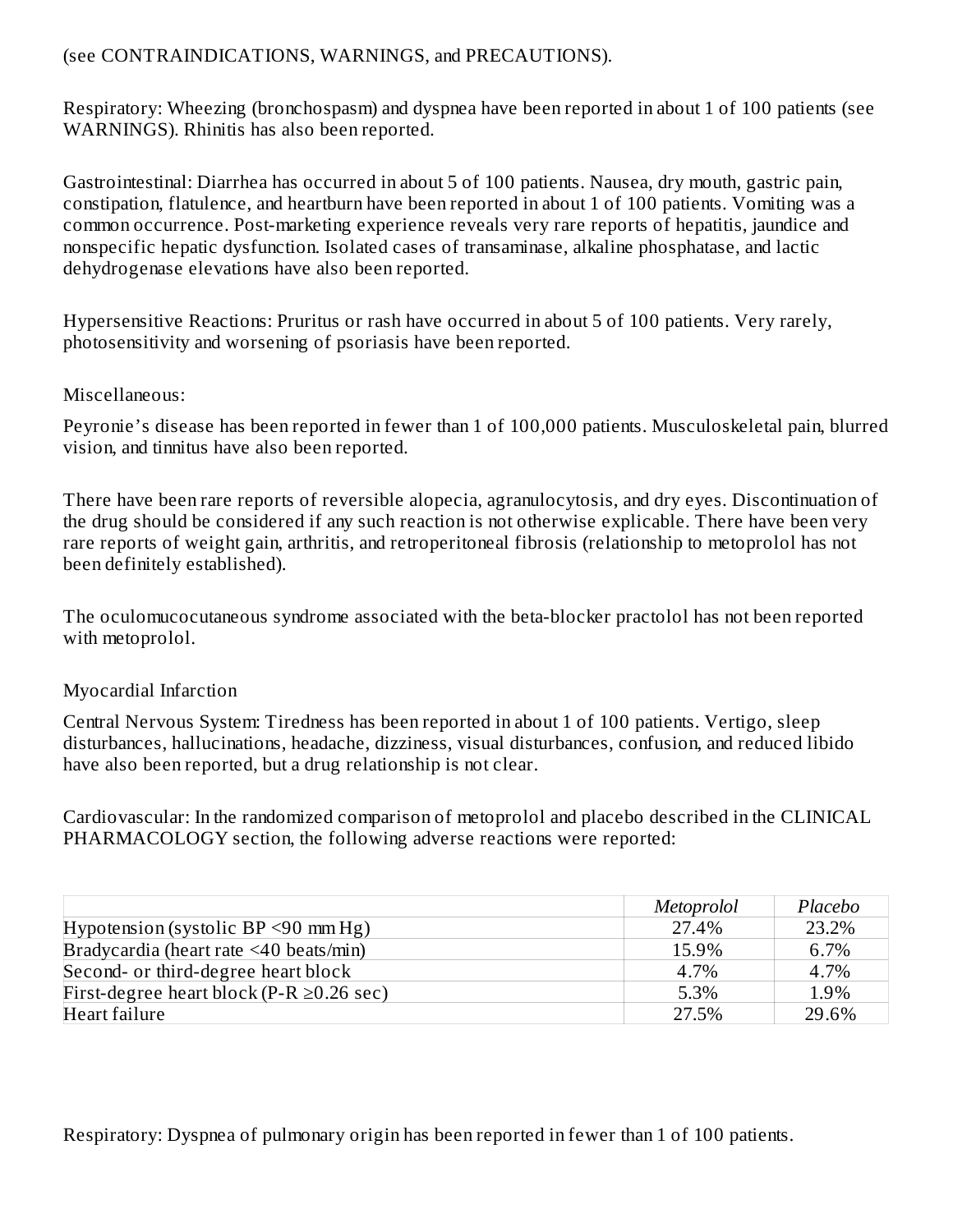Gastrointestinal: Nausea and abdominal pain have been reported in fewer than 1 of 100 patients.

Dermatologic: Rash and worsened psoriasis have been reported, but a drug relationship is not clear.

Miscellaneous: Unstable diabetes and claudication have been reported, but a drug relationship is not clear.

Potential Adverse Reactions

A variety of adverse reactions not listed above has been reported with other beta-adrenergic blocking agents and should be considered potential adverse reactions to metoprolol.

Central Nervous System: Reversible mental depression progressing to catatonia; an acute reversible syndrome characterized by disorientation for time and place, short-term memory loss, emotional lability, slightly clouded sensorium, and decreased performance on neuropsychometrics.

Cardiovascular: Intensification of AV block (see CONTRAINDICATIONS).

Hematologic: Agranulocytosis, nonthrombocytopenic purpura and thrombocytopenic purpura.

Hypersensitive Reactions: Fever combined with aching and sore throat, laryngospasm and respiratory distress.

## Post-Marketing Experience

The following adverse reactions have been reported during post-approval use of metoprolol tartrate: confusional state, an increase in blood triglycerides and a decrease in High Density Lipoprotein (HDL). Because these reports are from a population of uncertain size and are subject to confounding factors, it is not possible to reliably estimate their frequency.

## **OVERDOSAGE**

Acute Toxicity

Several cases of overdosage have been reported, some leading to death.

Oral  $LD_{50}$ 's (mg/kg): mice, 1,158 - 2,460; rats, 3,090 - 4,670.

Signs and Symptoms

Potential signs and symptoms associated with overdosage with metoprolol are bradycardia, hypotension, bronchospasm, myocardial infarction, cardiac failure and death.

Management

There is no specific antidote.

In general, patients with acute or recent myocardial infarction may be more hemodynamically unstable than other patients and should be treated accordingly (see WARNINGS: Myocardial Infarction).

On the basis of the pharmacologic actions of metoprolol, the following general measures should be employed:

*Elimination of the Drug:* Gastric lavage should be performed.

Other clinical manifestations of overdose should be managed symptomatically based on modern methods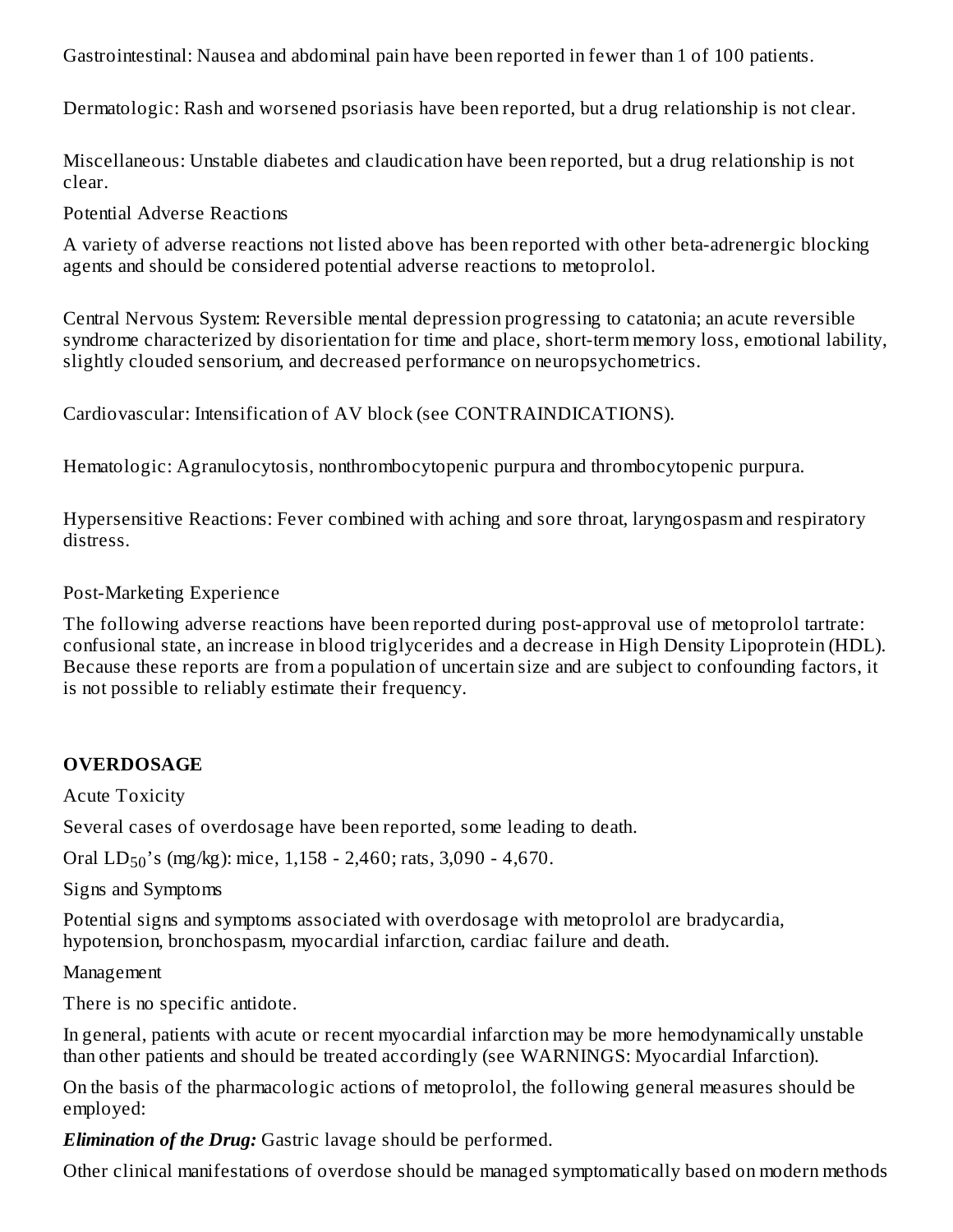of intensive care.

*Hypotension:* Administer a vasopressor, e.g.,levarterenol or dopamine.

Bronchospasm: Administer a beta<sub>2</sub>-stimulating agent and/or a theophylline derivative.

#### *Cardiac Failure:*

Administer digitalis glycoside and diuretic. In shock resulting from inadequate cardiac contractility, consider administration of dobutamine, isoproterenol or glucagon.

## **DOSAGE & ADMINISTRATION**

## Hypertension

Individualize the dosage of metoprolol tablets. Metoprolol tartrate tablets should be taken with or immediately following meals.

The usual initial dosage of metoprolol tartrate tablets is 100 mg daily in single or divided doses, whether used alone or added to a diuretic. Increase the dosage at weekly (or longer) intervals until optimum blood pressure reduction is achieved. In general, the maximum effect of any given dosage level will be apparent after 1 week of therapy. The effective dosage range of metoprolol tartrate tablets is 100 to 450 mg per day. Dosages above 450 mg per day have not been studied. While once daily dosing is effective and can maintain a reduction in blood pressure throughout the day, lower doses (especially 100 mg) may not maintain a full effect at the end of the 24-hour period, and larger or more frequent daily doses may be required. This can be evaluated by measuring blood pressure near the end of the dosing interval to determine whether satisfactory control is being maintained throughout the day. Beta $_1$  selectivity diminishes as the dose of metoprolol is increased.

## Angina Pectoris

The dosage of metoprolol tartrate tablets should be individualized. Metoprolol tartrate tablets should be taken with or immediately following meals.

The usual initial dosage of metoprolol tartrate tablets is 100 mg daily, given in two divided doses. gradually increased at weekly intervals until optimum clinical response has been obtained or there is pronounced slowing of the heart rate.

The effective dosage range of metoprolol tartrate tablets is 100 to 400 mg per day. Dosages above 400 mg per day have not been studied. If treatment is to be discontinued, gradually decrease the dosage over a period of 1 to 2 weeks (see WARNINGS).

## Myocardial Infarction

*Early Treatment:* During the early phase of definite or suspected acute myocardial infarction, treatment with metoprolol tartrate tablets can be initiated as soon as possible after the patient's arrival in the hospital. Such treatment should be initiated in a coronary care or similar unit immediately after the patient's hemodynamic condition has stabilized.

Begin treatment in this early phase should begin with the intravenous administration of three bolus injections of 5 mg of metoprolol tartrate each; the injections should be given at approximately 2 minute intervals. During the intravenous administration of metoprolol, monitor blood pressure, heart rate, and electrocardiogram.

In patients who tolerate the full intravenous dose (15 mg), initiate metoprolol tartrate tablets, 50 mg every 6 hours, 15 minutes after the last intravenous dose and continue for 48 hours. Thereafter, the maintenance dosage is 100 mg twice daily (see *Late Treatment* below).

Start patients who appear not to tolerate the full intravenous dose on metoprolol tablets either 25 mg or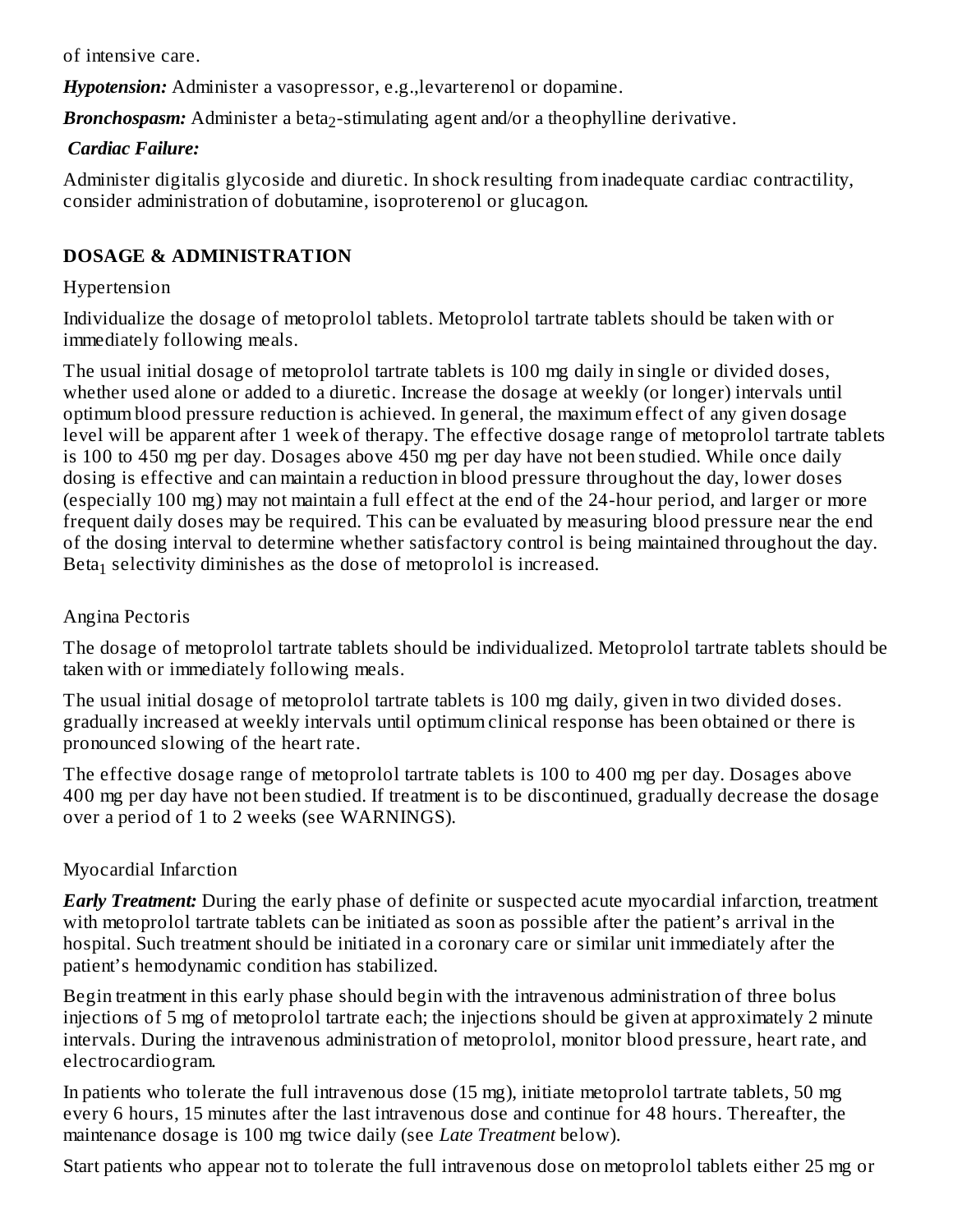50 mg every 6 hours (depending on the degree of intolerance) 15 minutes after the last intravenous dose or as soon as their clinical condition allows. In patients with severe intolerance, discontinue metoprolol(see WARNINGS).

*Late Treatment:* Start patients with contraindications to treatment during the early phase of suspected or definite myocardial infarction, patients who appear not to tolerate the full early treatment, and patients in whom the physician wishes to delay therapy for any other reason on metoprolol tartrate tablets, 100 mg twice daily, as soon as their clinical condition allows. Continue therapy for at least 3 months. Although the efficacy of metoprolol beyond 3 months has not been conclusively established, data from studies with other beta-blockers suggest that treatment should be continued for 1 to 3 years.

## Special populations

*Pediatric patients:* No pediatric studies have been performed. The safety and efficacy of metoprolol in pediatric patients have not been established.

*Renal impairment:* No dose adjustment of metoprolol is required in patients with renal impairment.

*Hepatic impairment:* Metoprolol blood levels are likely to increase substantially in patients with hepatic impairment. Therefore, metoprolol should be initiated at low doses with cautious gradual dose titration according to clinical response.

*Geriatric patients (>65 years):* In general, use a low initial starting dose in elderly patients given their greater frequency of decreased hepatic, renal, or cardiac function, and of concomitant disease or other drug therapy.

Method of administration:

For oral treatment, the tablets should be swallowed un-chewed with a glass of water. Metoprolol tartrate tablets should always be taken in standardized relation with meals. If the physician asks the patient to take metoprolol tartrate tablets either before breakfast or with breakfast, then the patient should continue taking metoprolol tartrate tablets with the same schedule during the course of therapy.

## **HOW SUPPLIED**

Metoprolol Tartrate Tablets, USP are available containing 25 mg, 50 mg or 100 mg of metoprolol tartrate, USP.

The 25 mg tablets are white to off white film coated, round, biconvex tablets debossed with 'L150' on one side and breakline on other side. They are available as follows:

| NDC 46708-112-30 | bottles of 30 tablets                     |
|------------------|-------------------------------------------|
| NDC 46708-112-31 | bottles of 100 tablets                    |
| NDC 46708-112-91 | bottles of 1000 tablets                   |
| NDC 46708-112-10 | carton of 100 (10 x 10) tablets unit-dose |
|                  |                                           |

The 50 mg tablets are pink, film coated, round, biconvex tablets debossed with 'L151' on one side and breakline on other side. They are available as follows:

| NDC 46708-113-30 | bottles of 30 tablets                     |
|------------------|-------------------------------------------|
| NDC 46708-113-31 | bottles of 100 tablets                    |
| NDC 46708-113-91 | bottles of 1000 tablets                   |
| NDC 46708-113-10 | carton of 100 (10 x 10) tablets unit-dose |

The 100 mg tablets are blue, film coated, round, biconvex tablets debossed with 'L152' on one side and breakline on other side. They are available as follows:NDC 46708-114-30 bottles of 30 tablets NDC 46708-114-31 bottles of 100 tablets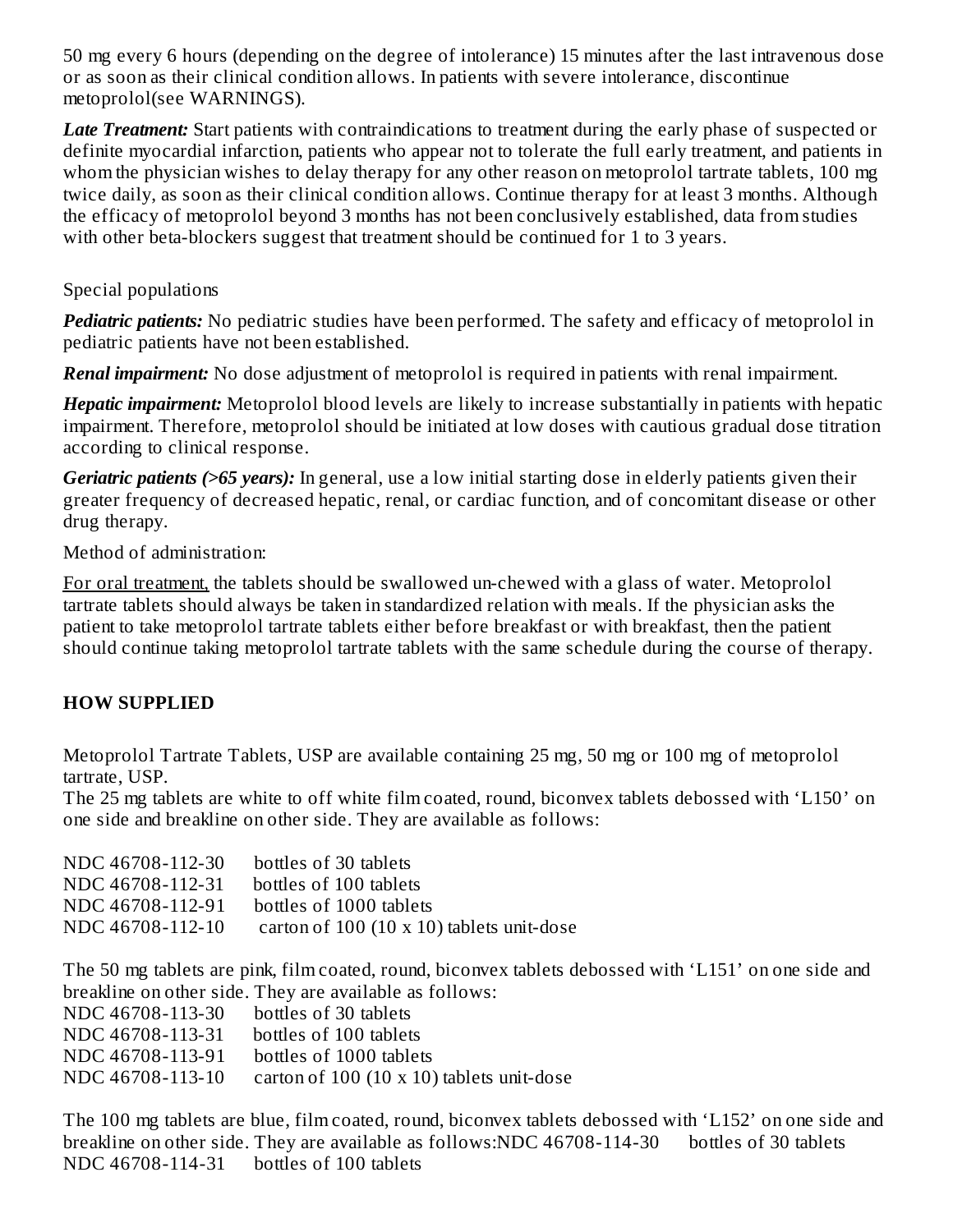NDC 46708-114-91 bottles of 1000 tablets NDC 46708-114-10 carton of 100 (10 x 10) tablets unit-dose

#### **Store at 20° to 25°C (68° to 77°F). [See USP Controlled Room Temperature.]**

#### **Protect from moisture.**

Dispense in a tight, light-resistant container as defined in the USP using a child-resistant closure.

Call your doctor for medical advice about side effects. You may report side effects to FDA at 1-800- FDA-1088.

Manufactured by: Alembic Pharmaceuticals Limited (Formulation Division), Village Panelav, P. O. Tajpura, Near Baska, Taluka-Halol, Panchmahal, Gujarat, India.

Revision Date: 06/2013

#### **PACKAGE LABEL.PRINCIPAL DISPLAY PANEL**

**Metoprolol Tartrate Tablets, USP 25 mg Each Film Coated Tablet contains 25 mg Metoprolol Tartrate, USP 30 Tablets in 1 HDPE Bottle 46708-112-30**

| Each film-coated tablet contains<br>Metoprolol tartrate, USP<br>25 <sub>ma</sub><br>Usual Dosage: See accompanying<br>prescribing information.<br>Store at 20° to 25°C (68° to 77°F).<br><b>ISee USP for Controlled Room</b><br>Temperature.] Protect from | NDC 46708-112-30<br><b>Metoprolol Tartrate</b><br><b>Tablets, USP</b> | 3783<br>$46708 - 112 - 30$<br>Manufactured by:                                                                                                         |
|------------------------------------------------------------------------------------------------------------------------------------------------------------------------------------------------------------------------------------------------------------|-----------------------------------------------------------------------|--------------------------------------------------------------------------------------------------------------------------------------------------------|
| mo isture.<br>Dispense in a tight, light-resistant<br>container as defined in the USP<br>using a child-resistant closure.                                                                                                                                  | 25 <sub>mg</sub>                                                      | Alembic Pharmaceuticals Limited<br>(Formulation Division).<br>Village Panelav, P. O. Tajpura, Near Baska,<br>Taluka-Halol, Panchmahal, Gujarat, India. |
| Keep container tightly closed.                                                                                                                                                                                                                             |                                                                       |                                                                                                                                                        |
| Keep this and all medication<br>out of the reach of children.<br>Mfg. Lic. No. G/959                                                                                                                                                                       | Rx only<br>30 Tablets<br><b>Alembic</b>                               | Batch:<br>Expiry.                                                                                                                                      |

#### **Metoprolol Tartrate Tablets, USP 50 mg**

**Each Film Coated Tablet contains 50 mg Metoprolol Tartrate, USP 30 Tablets in 1 HDPE Bottle**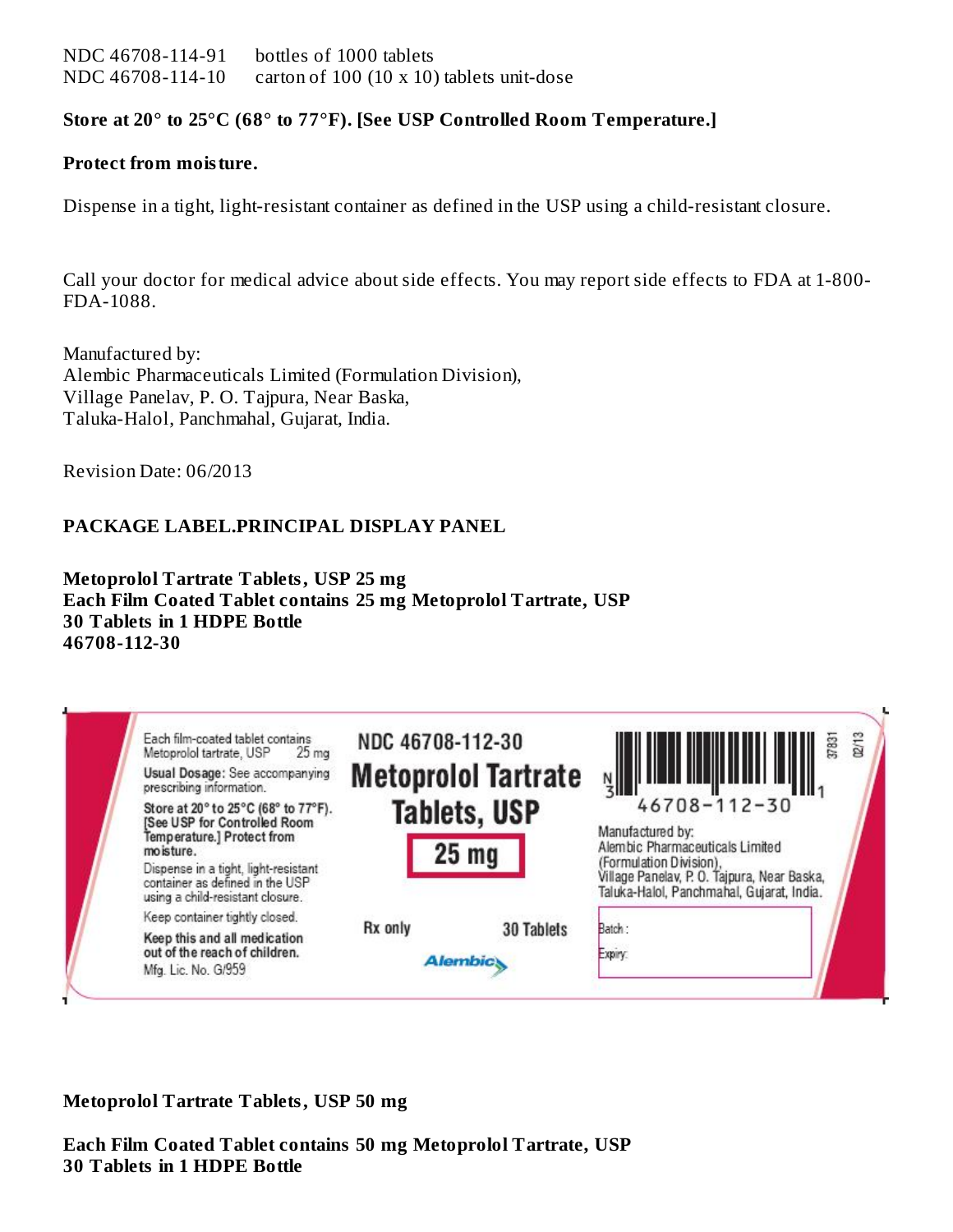

#### **Metoprolol Tartrate Tablets, USP 100 mg Each Film Coated Tablet contains 100 mg Metoprolol Tartrate, USP 30 Tablets in 1 HDPE Bottle 46708-114-30**

| Each film-coated tablet contains<br>Metoprolol tartrate, USP<br>$100 \text{ ma}$<br>Usual Dosage: See accompanying<br>prescribing information.<br>Store at 20° to 25°C (68° to 77°F).<br>[See USP for Controlled Room<br>Temperature.] Protect from<br>moisture.<br>Dispense in a tight, light-resistant<br>container as defined in the USP | NDC 46708-114-30<br><b>Metoprolol Tartrate</b><br><b>Tablets, USP</b><br>$100$ mg | 02/13<br>37837<br>$46708 - 114 - 30$<br>Manufactured by:<br>Alembic Pharmaceuticals Limited<br>(Formulation Division),<br>Village Panelav, P. O. Tajpura, Near Baska,<br>Taluka-Halol, Panchmahal, Gujarat, India. |
|---------------------------------------------------------------------------------------------------------------------------------------------------------------------------------------------------------------------------------------------------------------------------------------------------------------------------------------------|-----------------------------------------------------------------------------------|--------------------------------------------------------------------------------------------------------------------------------------------------------------------------------------------------------------------|
| using a child-resistant closure.<br>Keep container tightly closed.<br>Keep this and all medication<br>out of the reach of children.<br>Mfg. Lic. No. G/959                                                                                                                                                                                  | 30 Tablets<br>Rx only<br><b>Alembic</b>                                           | Batch:<br>Expiry:                                                                                                                                                                                                  |

# **METOPROLOL TARTRATE** metoprolol tartrate tablet **Product Information Product T ype** HUMAN PRESCRIPTION DRUG **Ite m Code (Source )** NDC:46 70 8 -112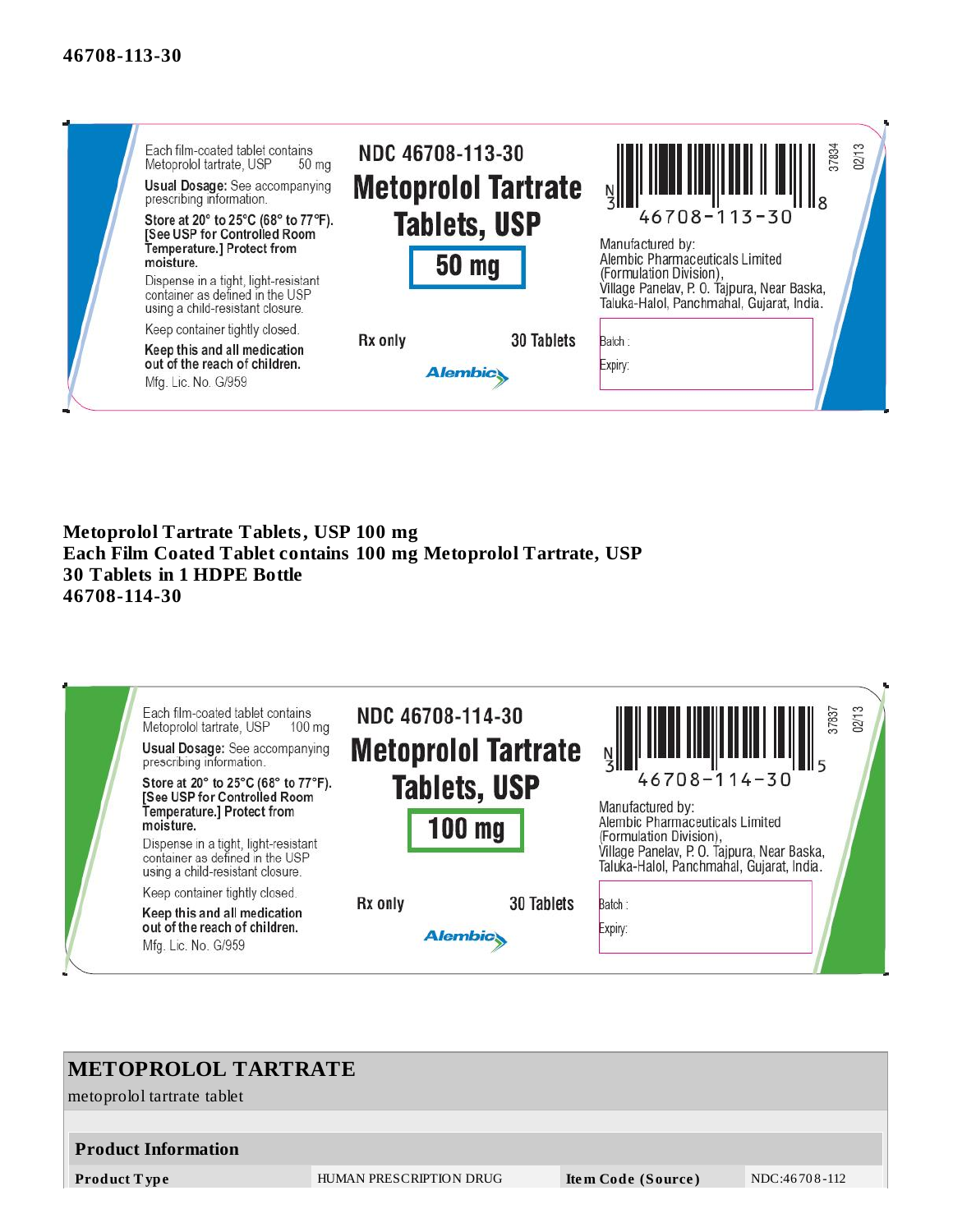| <b>Route of Administration</b>                                        |                  | ORAL                                            |  |                             |                             |                           |          |
|-----------------------------------------------------------------------|------------------|-------------------------------------------------|--|-----------------------------|-----------------------------|---------------------------|----------|
|                                                                       |                  |                                                 |  |                             |                             |                           |          |
| <b>Active Ingredient/Active Moiety</b>                                |                  |                                                 |  |                             |                             |                           |          |
|                                                                       |                  | <b>Ingredient Name</b>                          |  | <b>Basis of Strength</b>    |                             |                           | Strength |
| METOPROLOL TARTRATE (UNII: W5S57Y3A5L) (METOPROLOL - UNII:GEB06NHM23) |                  |                                                 |  |                             | METOPROLOL TARTRATE         |                           | $25$ mg  |
|                                                                       |                  |                                                 |  |                             |                             |                           |          |
| <b>Inactive Ingredients</b>                                           |                  |                                                 |  |                             |                             |                           |          |
|                                                                       |                  | <b>Ingredient Name</b>                          |  |                             |                             |                           | Strength |
| CELLULOSE, MICRO CRYSTALLINE (UNII: OP1R32D61U)                       |                  |                                                 |  |                             |                             |                           |          |
| LACTOSE MONOHYDRATE (UNII: EWQ57Q8I5X)                                |                  |                                                 |  |                             |                             |                           |          |
| PO VIDO NE (UNII: FZ989GH94E)                                         |                  |                                                 |  |                             |                             |                           |          |
| CROSCARMELLOSE SODIUM (UNII: M28OL1HH48)                              |                  |                                                 |  |                             |                             |                           |          |
| <b>COLLOIDAL SILICON DIOXIDE (UNII: ETJ7Z6XBU4)</b>                   |                  |                                                 |  |                             |                             |                           |          |
| MAGNESIUM STEARATE (UNII: 70097M6I30)                                 |                  |                                                 |  |                             |                             |                           |          |
| HYPROMELLOSES (UNII: 3NXW29V3WO)                                      |                  |                                                 |  |                             |                             |                           |          |
| <b>TITANIUM DIO XIDE (UNII: 15FIX9 V2JP)</b>                          |                  |                                                 |  |                             |                             |                           |          |
| POLYETHYLENE GLYCOL 3350 (UNII: G2M7P15E5P)                           |                  |                                                 |  |                             |                             |                           |          |
|                                                                       |                  |                                                 |  |                             |                             |                           |          |
| <b>Product Characteristics</b>                                        |                  |                                                 |  |                             |                             |                           |          |
| Color                                                                 |                  | WHITE (WHITE TO OFF WHITE)                      |  | <b>Score</b>                |                             | 2 pieces                  |          |
| <b>ROUND</b><br><b>Shape</b>                                          |                  |                                                 |  | <b>Size</b>                 |                             | 6mm                       |          |
| Flavor                                                                |                  |                                                 |  |                             | <b>Imprint Code</b>         | L <sub>150</sub>          |          |
| <b>Contains</b>                                                       |                  |                                                 |  |                             |                             |                           |          |
|                                                                       |                  |                                                 |  |                             |                             |                           |          |
|                                                                       |                  |                                                 |  |                             |                             |                           |          |
| Packaging                                                             |                  |                                                 |  |                             |                             |                           |          |
| <b>Item Code</b><br>$\#$                                              |                  | <b>Package Description</b>                      |  | <b>Marketing Start Date</b> |                             | <b>Marketing End Date</b> |          |
| 1 NDC:46708-112-30                                                    | 30 in 1 BOTTLE   |                                                 |  |                             |                             |                           |          |
| 2   NDC:46708-112-31                                                  | 100 in 1 BOTTLE  |                                                 |  |                             |                             |                           |          |
| 3 NDC:46708-112-91                                                    | 1000 in 1 BOTTLE |                                                 |  |                             |                             |                           |          |
| 4   NDC:46 70 8 - 112 - 10                                            |                  | 100 in 1 BLISTER PACK                           |  |                             |                             |                           |          |
|                                                                       |                  |                                                 |  |                             |                             |                           |          |
|                                                                       |                  |                                                 |  |                             |                             |                           |          |
| <b>Marketing Information</b>                                          |                  |                                                 |  |                             |                             |                           |          |
| <b>Marketing Category</b>                                             |                  | <b>Application Number or Monograph Citation</b> |  |                             | <b>Marketing Start Date</b> | <b>Marketing End Date</b> |          |
| <b>ANDA</b>                                                           | ANDA202871       |                                                 |  | 03/14/2014                  |                             |                           |          |
|                                                                       |                  |                                                 |  |                             |                             |                           |          |

# **METOPROLOL TARTRATE**

metoprolol tartrate tablet

# **Product Information Product Type HUMAN PRESCRIPTION DRUG Item Code (Source)** NDC:46708-113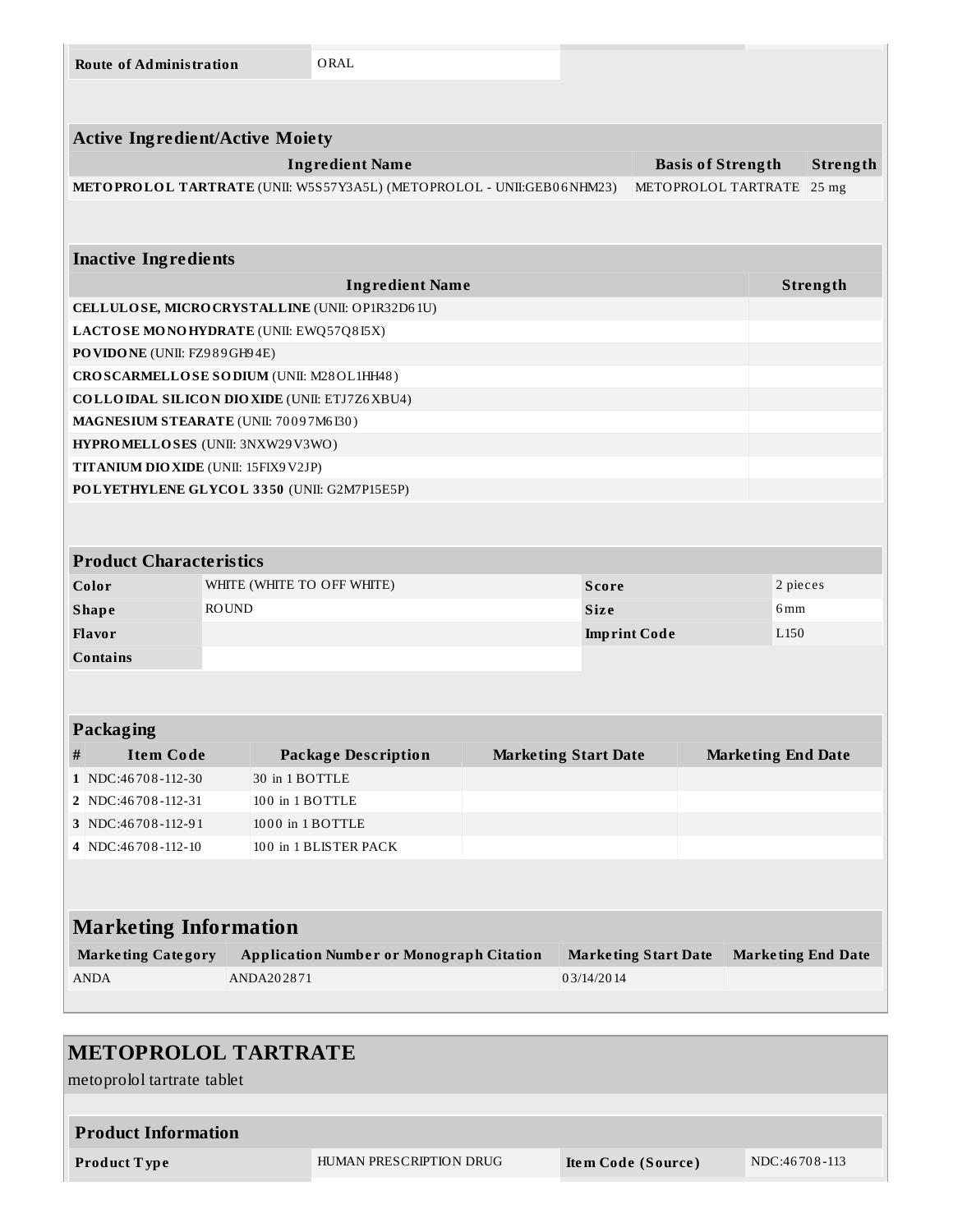| <b>Route of Administration</b>         | ORAL                                                                  |              |                             |                                |                           |          |
|----------------------------------------|-----------------------------------------------------------------------|--------------|-----------------------------|--------------------------------|---------------------------|----------|
|                                        |                                                                       |              |                             |                                |                           |          |
|                                        |                                                                       |              |                             |                                |                           |          |
| <b>Active Ingredient/Active Moiety</b> |                                                                       |              |                             |                                |                           |          |
|                                        | <b>Ingredient Name</b>                                                |              |                             | <b>Basis of Strength</b>       | Strength                  |          |
|                                        | METOPROLOL TARTRATE (UNII: W5S57Y3A5L) (METOPROLOL - UNII:GEB06NHM23) |              |                             | METOPROLOL TARTRATE<br>$50$ mg |                           |          |
|                                        |                                                                       |              |                             |                                |                           |          |
|                                        |                                                                       |              |                             |                                |                           |          |
| <b>Inactive Ingredients</b>            |                                                                       |              |                             |                                |                           |          |
|                                        | <b>Ingredient Name</b>                                                |              |                             |                                |                           | Strength |
|                                        | CELLULOSE, MICRO CRYSTALLINE (UNII: OP1R32D61U)                       |              |                             |                                |                           |          |
|                                        | LACTOSE MONOHYDRATE (UNII: EWQ57Q8I5X)                                |              |                             |                                |                           |          |
| PO VIDONE (UNII: FZ989GH94E)           |                                                                       |              |                             |                                |                           |          |
|                                        | CROSCARMELLOSE SODIUM (UNII: M28OL1HH48)                              |              |                             |                                |                           |          |
|                                        | <b>COLLOIDAL SILICON DIOXIDE (UNII: ETJ7Z6XBU4)</b>                   |              |                             |                                |                           |          |
| MAGNESIUM STEARATE (UNII: 70097M6I30)  |                                                                       |              |                             |                                |                           |          |
| HYPROMELLOSES (UNII: 3NXW29V3WO)       |                                                                       |              |                             |                                |                           |          |
| TITANIUM DIO XIDE (UNII: 15FIX9V2JP)   |                                                                       |              |                             |                                |                           |          |
|                                        | POLYETHYLENE GLYCOL 3350 (UNII: G2M7P15E5P)                           |              |                             |                                |                           |          |
| D&C RED NO. 30 (UNII: 2S42T2808B)      |                                                                       |              |                             |                                |                           |          |
|                                        |                                                                       |              |                             |                                |                           |          |
|                                        |                                                                       |              |                             |                                |                           |          |
| <b>Product Characteristics</b>         |                                                                       |              |                             |                                |                           |          |
| Color                                  | <b>PINK</b>                                                           | <b>Score</b> |                             |                                | 2 pieces                  |          |
| <b>Shape</b>                           | <b>ROUND</b>                                                          | <b>Size</b>  |                             |                                | 8mm                       |          |
| Flavor                                 |                                                                       |              | <b>Imprint Code</b>         |                                | L <sub>151</sub>          |          |
| Contains                               |                                                                       |              |                             |                                |                           |          |
|                                        |                                                                       |              |                             |                                |                           |          |
|                                        |                                                                       |              |                             |                                |                           |          |
| <b>Packaging</b>                       |                                                                       |              |                             |                                |                           |          |
| <b>Item Code</b><br>$\#$               | <b>Package Description</b>                                            |              | <b>Marketing Start Date</b> |                                | <b>Marketing End Date</b> |          |
| 1 NDC:46708-113-30                     | 30 in 1 BOTTLE                                                        |              |                             |                                |                           |          |
| 2 NDC:46708-113-31                     | 100 in 1 BOTTLE                                                       |              |                             |                                |                           |          |
| 3 NDC:46708-113-91                     | 1000 in 1 BOTTLE                                                      |              |                             |                                |                           |          |
| 4 NDC:46708-113-10                     | 100 in 1 BLISTER PACK                                                 |              |                             |                                |                           |          |
|                                        |                                                                       |              |                             |                                |                           |          |
|                                        |                                                                       |              |                             |                                |                           |          |
| <b>Marketing Information</b>           |                                                                       |              |                             |                                |                           |          |
| <b>Marketing Category</b>              | <b>Application Number or Monograph Citation</b>                       |              |                             | <b>Marketing Start Date</b>    | <b>Marketing End Date</b> |          |
| <b>ANDA</b>                            | ANDA202871                                                            |              | 03/14/2014                  |                                |                           |          |
|                                        |                                                                       |              |                             |                                |                           |          |
|                                        |                                                                       |              |                             |                                |                           |          |

# **METOPROLOL TARTRATE**

metoprolol tartrate tablet

## **Product Information**

**Product Type HUMAN PRESCRIPTION DRUG Item Code (Source)** NDC:46708-114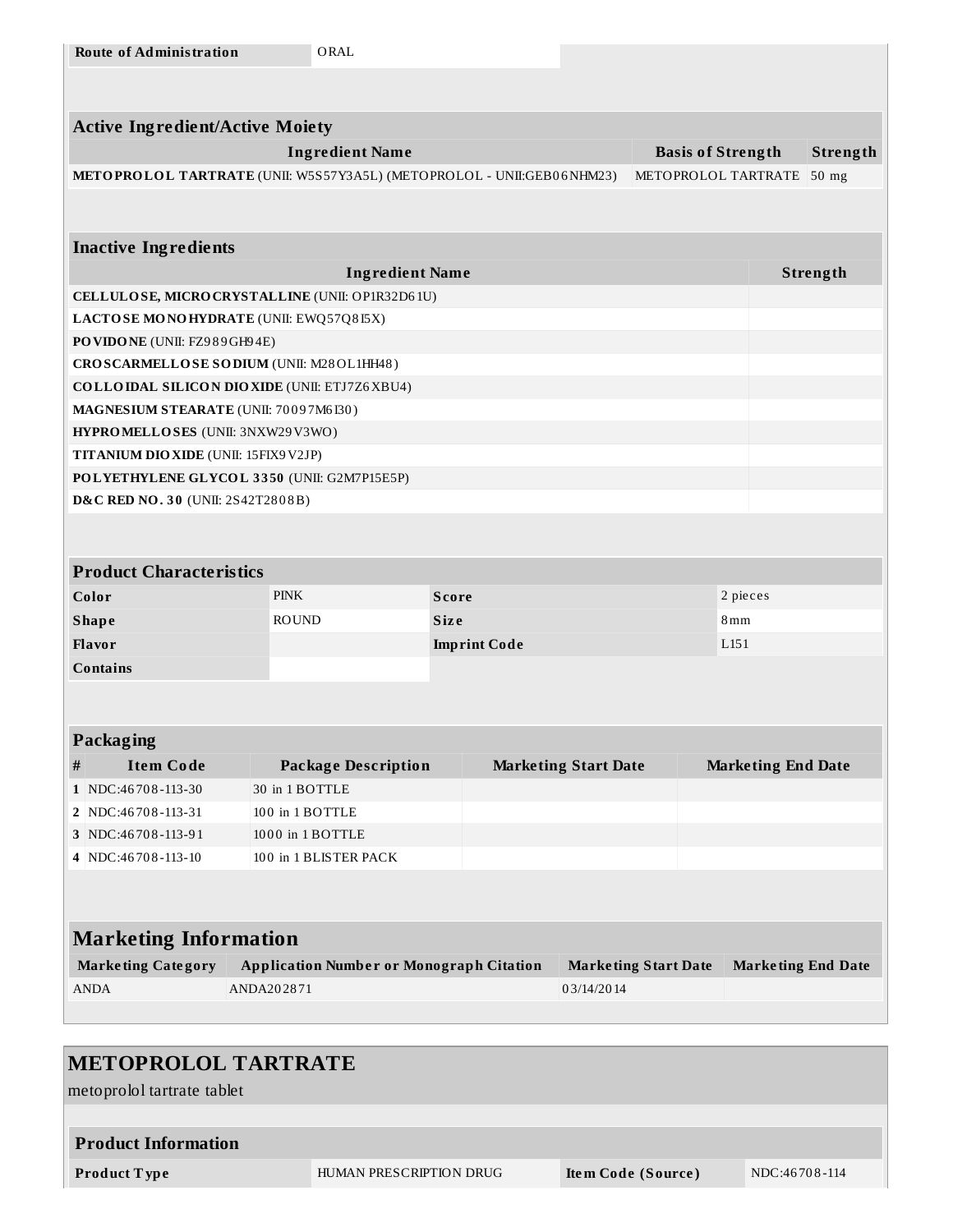| <b>Route of Administration</b>                      | ORAL                                                                  |                     |                             |                                      |                           |          |  |
|-----------------------------------------------------|-----------------------------------------------------------------------|---------------------|-----------------------------|--------------------------------------|---------------------------|----------|--|
|                                                     |                                                                       |                     |                             |                                      |                           |          |  |
|                                                     |                                                                       |                     |                             |                                      |                           |          |  |
| <b>Active Ingredient/Active Moiety</b>              |                                                                       |                     |                             |                                      |                           |          |  |
|                                                     | <b>Ingredient Name</b>                                                |                     |                             | Strength<br><b>Basis of Strength</b> |                           |          |  |
|                                                     | METOPROLOL TARTRATE (UNII: W5S57Y3A5L) (METOPROLOL - UNII:GEB06NHM23) |                     |                             | METOPROLOL TARTRATE<br>$100$ mg      |                           |          |  |
|                                                     |                                                                       |                     |                             |                                      |                           |          |  |
|                                                     |                                                                       |                     |                             |                                      |                           |          |  |
| <b>Inactive Ingredients</b>                         |                                                                       |                     |                             |                                      |                           |          |  |
|                                                     | <b>Ingredient Name</b>                                                |                     |                             |                                      |                           | Strength |  |
|                                                     | CELLULOSE, MICRO CRYSTALLINE (UNII: OP1R32D61U)                       |                     |                             |                                      |                           |          |  |
| LACTOSE MONOHYDRATE (UNII: EWQ57Q8I5X)              |                                                                       |                     |                             |                                      |                           |          |  |
| PO VIDO NE (UNII: FZ989GH94E)                       |                                                                       |                     |                             |                                      |                           |          |  |
| CROSCARMELLOSE SODIUM (UNII: M28OL1HH48)            |                                                                       |                     |                             |                                      |                           |          |  |
| <b>COLLOIDAL SILICON DIOXIDE (UNII: ETJ7Z6XBU4)</b> |                                                                       |                     |                             |                                      |                           |          |  |
| MAGNESIUM STEARATE (UNII: 70097M6I30)               |                                                                       |                     |                             |                                      |                           |          |  |
| HYPROMELLOSES (UNII: 3NXW29V3WO)                    |                                                                       |                     |                             |                                      |                           |          |  |
| TITANIUM DIO XIDE (UNII: 15FIX9 V2JP)               |                                                                       |                     |                             |                                      |                           |          |  |
| POLYETHYLENE GLYCOL 3350 (UNII: G2M7P15E5P)         |                                                                       |                     |                             |                                      |                           |          |  |
| FD&C BLUE NO. 2 (UNII: L06K8R7DQK)                  |                                                                       |                     |                             |                                      |                           |          |  |
| FD&C BLUE NO. 1 (UNII: H3R47K3TBD)                  |                                                                       |                     |                             |                                      |                           |          |  |
|                                                     |                                                                       |                     |                             |                                      |                           |          |  |
|                                                     |                                                                       |                     |                             |                                      |                           |          |  |
| <b>Product Characteristics</b>                      |                                                                       |                     |                             |                                      |                           |          |  |
| Color                                               | <b>BLUE</b>                                                           | <b>Score</b>        |                             |                                      | 2 pieces                  |          |  |
| <b>Shape</b>                                        | <b>ROUND</b>                                                          | <b>Size</b>         |                             | $10 \,\mathrm{mm}$                   |                           |          |  |
| Flavor                                              |                                                                       | <b>Imprint Code</b> |                             | L <sub>152</sub>                     |                           |          |  |
| <b>Contains</b>                                     |                                                                       |                     |                             |                                      |                           |          |  |
|                                                     |                                                                       |                     |                             |                                      |                           |          |  |
|                                                     |                                                                       |                     |                             |                                      |                           |          |  |
| Packaging                                           |                                                                       |                     |                             |                                      |                           |          |  |
| <b>Item Code</b><br>#                               | <b>Package Description</b>                                            |                     | <b>Marketing Start Date</b> |                                      | <b>Marketing End Date</b> |          |  |
| 1 NDC:46708-114-30                                  | 30 in 1 BOTTLE                                                        |                     |                             |                                      |                           |          |  |
| 2 NDC:46708-114-31                                  | 100 in 1 BOTTLE                                                       |                     |                             |                                      |                           |          |  |
| 3 NDC:46708-114-91                                  | 1000 in 1 BOTTLE                                                      |                     |                             |                                      |                           |          |  |
| 4 NDC:46708-114-10                                  | 100 in 1 BLISTER PACK                                                 |                     |                             |                                      |                           |          |  |
|                                                     |                                                                       |                     |                             |                                      |                           |          |  |
|                                                     |                                                                       |                     |                             |                                      |                           |          |  |
| <b>Marketing Information</b>                        |                                                                       |                     |                             |                                      |                           |          |  |
| <b>Marketing Category</b>                           | <b>Application Number or Monograph Citation</b>                       |                     | <b>Marketing Start Date</b> |                                      | <b>Marketing End Date</b> |          |  |
| <b>ANDA</b>                                         | ANDA202871                                                            |                     | 03/14/2014                  |                                      |                           |          |  |
|                                                     |                                                                       |                     |                             |                                      |                           |          |  |
|                                                     |                                                                       |                     |                             |                                      |                           |          |  |

**Labeler -** Alembic Pharmaceuticals Limited (650574663)

## **Establishment Name Address ID/FEI Business Operations**